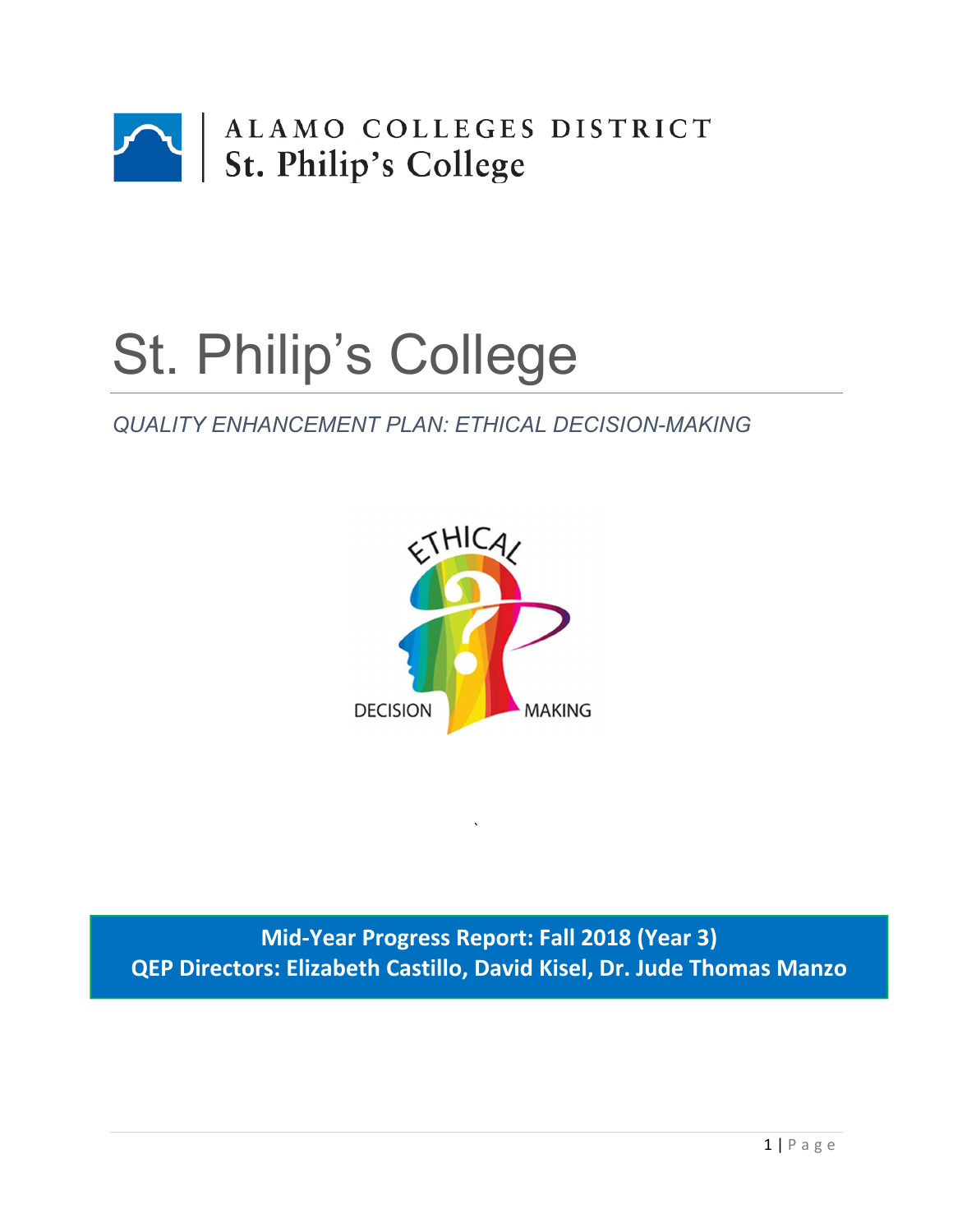|                                                                                 | Page           |
|---------------------------------------------------------------------------------|----------------|
| <b>Summary</b>                                                                  | $\mathfrak{S}$ |
| <b>Introduction</b>                                                             | $\overline{3}$ |
| <b>Implementation Timeline Overview</b>                                         | 6              |
| Key Strategy One: Faculty and Staff Professional Development                    | 9              |
| Implementation                                                                  | 9              |
| Outcome                                                                         | 11             |
| Results                                                                         | 11             |
| <b>Action Plan</b>                                                              | 11             |
| Key Strategy Two: Faculty-Student Best Practice Sharing                         | 12             |
| Implementation                                                                  | 12             |
| Outcome                                                                         | 13             |
| <b>Results</b>                                                                  | 13             |
| <b>Action Plan</b>                                                              | 14             |
| Key Strategy Three: Student Engagement in Ethical Decision-Making               | 15             |
| Implementation                                                                  | 15             |
| Outcome                                                                         | 17             |
| <b>Results</b>                                                                  | 18             |
| <b>Action Plan</b>                                                              | 18             |
| Key Strategy Four: Develop SPC Community-Wide Ethical Decision-Making Awareness | 19             |
| Implementation                                                                  | 19             |
| Outcome                                                                         | 20             |
| <b>Results</b>                                                                  | 20             |
| <b>Action Plan</b>                                                              | 20             |
| <b>QEP Budget Summary</b>                                                       | 22             |
| <b>References</b>                                                               | 23             |

# **TABLE OF CONTENTS**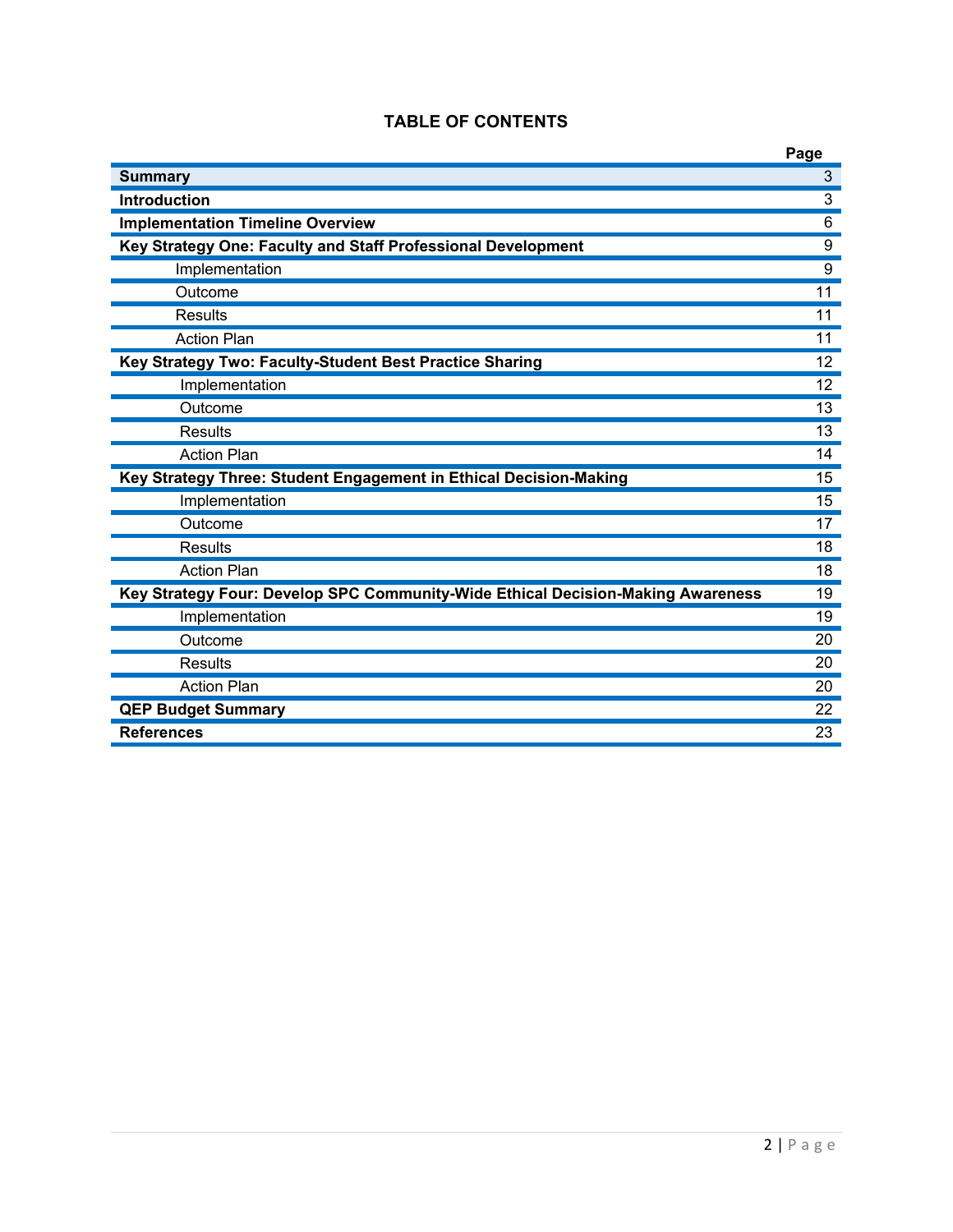#### **Summary**

#### *This report is based on data generated during Fall 2018.*

St. Philip's College successfully implemented all key strategies of the Quality Enhancement Plan (QEP) in accordance with the published proposal. This report describes major accomplishments for the first half of Year 3 and indicates college readiness for continued QEP deployment.

The Southern Association of Colleges and Schools Commission on Colleges (SACSCOC) onsite review team verbally approved St. Philip's College (SPC) QEP: Ethical Decision-Making (EDM) on October 14, 2015 and described the SPC QEP as exceptional. Accreditation was reaffirmed by SACSCOC on December 3, 2017.

#### **Introduction**

The QEP supports the College Mission, Vision and Institutional Priorities:

**Mission**: St. Philip's College, founded in 1898, is a comprehensive public community college whose mission is to empower our diverse student population through educational achievement and career readiness.

**Vision**: *be the best in the nation in Student Success and Performance Excellence.* 

**Institutional Priorities**: *SACSCOC Compliance, Ethical Decision-Making, Graduation, Persistence, and Productive Grade Rate Improvement.* 

Ethical Decision-Making QEP topic selection and development involved a broad array of St. Philip's College constituents dedicated to student learning and success. Continued collaboration for implementation of the plan necessitates commitment and ongoing industrious attention of multiple stakeholders to achieve the QEP goal: Students engage in specific measurable activities that provide opportunities to enhance their Ethical Decision-Making skills. Ethical Decision-Making falls into Student Learning Outcome - Personal Responsibility, which has three related outcomes: Values, Ethical Issues, and Perspectives. The following QEP Student Learning Outcomes (SLOs) are intended for all students and are included in SPC course syllabi:

- 1. **V**alues: Students gain skills to assess their own values.
- 2. Ethical **I**ssues: Students identify and are knowledgeable of ethical issues.
- 3. **P**erspectives: Students analyze various ethical perspectives.

A Focus Statement and Process for Ethical Decision-Making provide a common intellectual experience as the QEP is implemented across St. Philip's College, including off-site locations. Following are the Focus Statement and Process:

Focus Statement: Ethical Decision-Making is the ability to connect values and choices to actions and consequences.

The Process for Ethical Decision-Making: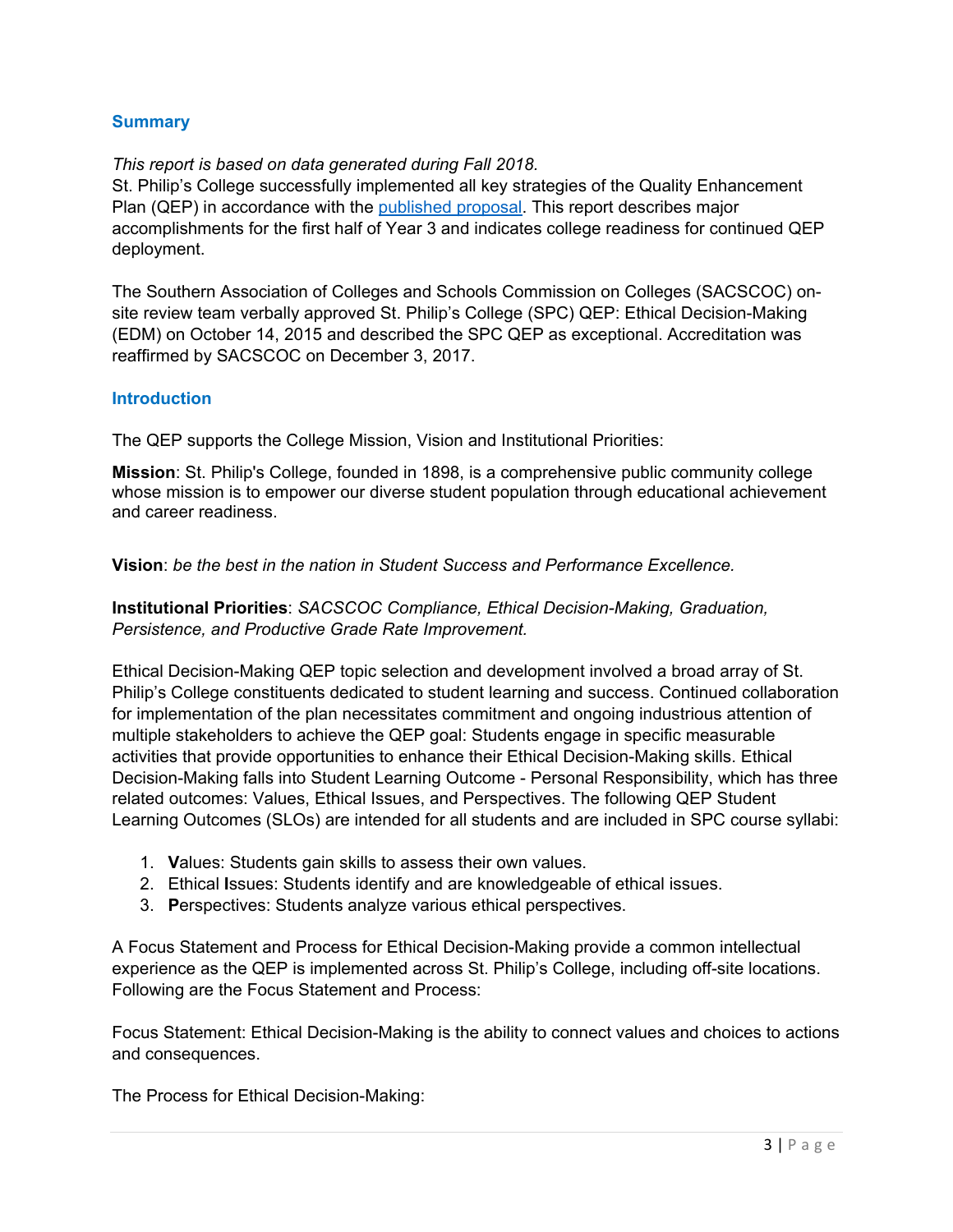- 1. Stop and think to determine the facts.
- 2. Identify options.
- 3. Consider consequences for yourself and others.
- 4. Make an ethical choice and take appropriate action.

Ongoing assessment and evaluation of the plan and the outcomes are integral to our QEP success. Multiple direct and indirect assessments throughout the academic year provide data to inform the future QEP direction and to measure progress toward outcomes achievement. During Annual Assessment Day, a sampling of selected student artifacts is assessed using a rubric for the three QEP Student Learning Outcomes (Personal Responsibility).

The Personal and Social Responsibility Inventory (PSRI-I and PSRI-II) were administered, via student email during the fall semester to ascertain students' perception of campus climate for Ethical Decision-Making and progress toward the QEP Student Learning Outcomes. This assessment determines their level of ethical development.

#### **Leadership**

Senior leadership of the college has provided exceptionally strong support for QEP, including a provision of financial and physical resources to implement, sustain, and complete the QEP. Student Success and Academic Success Divisions of the college synergize leadership efforts to create a campus culture of Ethical Decision-Making and provide multiple opportunities for student engagement in Ethical Decision-Making learning activities, both curricular and cocurricular. The three QEP Directors report weekly to the Vice President of Academic Success and to the President's Cabinet for accountability and counsel as they coordinate and oversee QEP implementation.

The tri-director model ensures broad-based participation and includes a Director from Student Success, and two faculty members representing academic programs of study.

In Fall 2018 the tri-Directors were Liz Castillo, Student Success; David Kisel and Dr. Jude Thomas Manzo, faculty.

Dr. Jude Thomas Manzo's responsibilities include Division Best Practices, overseeing SEG grants like the Ethics Bowl Team, Reading Buddies, What Would You Do? (WWYD), QEP website, Cabinet report out, progress reports, and conducting core and implementation team meetings.

Mr. David Kisel's responsibilities include Annual Report, Mid-year Report, Five Year Report, Collecting signing sheets, External Constituency surveys, Welcome Week, Professional Development Week, Employee Development Day, Tips of the Week vetting process, ISLO data collection, and Canvas Repository.

Ms. Liz Castillo's responsibilities include New Student Orientation, New Student Convocation, student focus groups, set up table for Culturefest, digital publicity, Footprints, Off-Site Resource Guide, and management of the QEP Budget.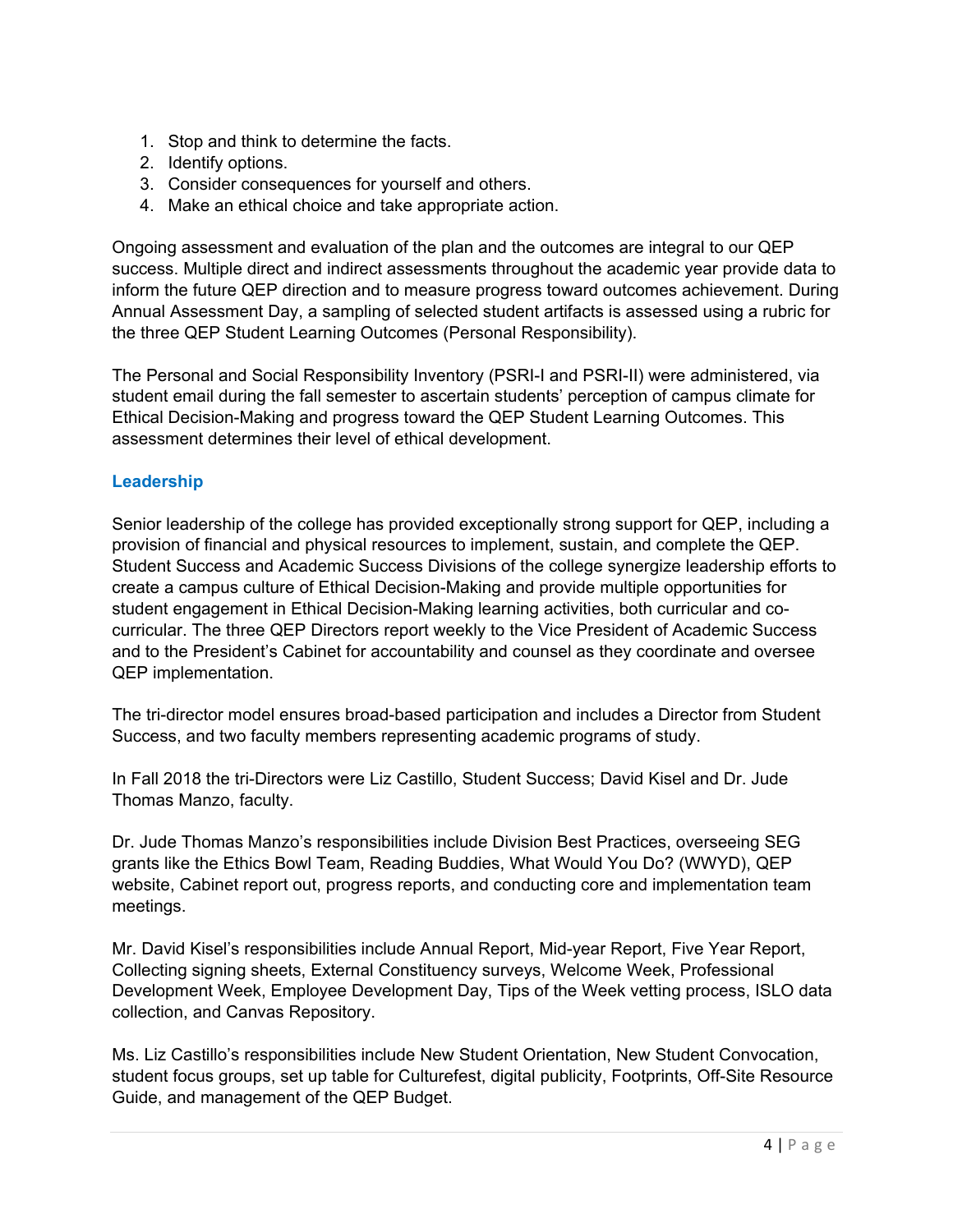The QEP Directors chair the Core Team and Implementation Team meetings and activities as the teams execute key deliverables. The QEP Implementation Team has consisted of twenty four individuals from multiple college divisions and is comprised of administrators, faculty, staff and students. The Core Team has consisted of the three Directors, five faculty members, and two representatives from Institutional Planning, Research and Effectiveness.

| Table 1: 2018-2019 QEP Core Team |                                   |                                                |  |
|----------------------------------|-----------------------------------|------------------------------------------------|--|
| <b>Name</b>                      | <b>Team Role</b>                  | <b>College Role</b>                            |  |
| Liz Castillo                     | <b>QEP Director</b>               | <b>Staff / Student Success</b>                 |  |
| Dr. Jude Thomas Manzo            | <b>QEP Director</b>               | <b>Faculty / Arts and Sciences</b>             |  |
| David Kisel                      | <b>QEP Director</b>               | <b>Faculty / Arts and Sciences</b>             |  |
| <b>Andrew Hill</b>               | <b>Subject Matter Expert</b>      | <b>Faculty / Arts and Sciences</b>             |  |
| <b>Matthew Fuller</b>            | <b>Subject Matter Expert</b>      | <b>Faculty / Arts and Sciences</b>             |  |
| Jill Zimmerman                   | <b>QEP Website</b>                | <b>Faculty / Librarian / Academic Services</b> |  |
|                                  | <b>Best Practices Facilitator</b> |                                                |  |
| <b>Irene Young</b>               | <b>/Special Projects</b>          | <b>Faculty / Arts and Sciences</b>             |  |
|                                  | <b>Best Practices Facilitator</b> |                                                |  |
| <b>Amy Quesenberry</b>           | <b>/Special Projects</b>          | <b>Faculty / Health Sciences</b>               |  |
| (Source: OEP Records 2018)       |                                   |                                                |  |

(Source: QEP Records 2018)

In addition to the core team, there have been many contributors assisting with data collection and providing guidance.

| <b>Table 2: 2018-2019 Additional Contributors</b> |                                |                                                    |  |
|---------------------------------------------------|--------------------------------|----------------------------------------------------|--|
| <b>Name</b>                                       | <b>Team Role</b>               | <b>College Role</b>                                |  |
| <b>Randall Dawson</b>                             | <b>VP Academic Success</b>     | <b>VP Academic Success</b>                         |  |
|                                                   | <b>Assessment and Data</b>     | Director of Institutional Planning, Research and   |  |
| Dr. Maria Hinojosa                                | <b>Analysis</b>                | <b>Effectiveness</b>                               |  |
|                                                   | <b>Assessment and Data</b>     | Coordinator of Measurement and Evaluation /        |  |
| Sonia Valdez                                      | <b>Analysis</b>                | <b>Student Learning Outcomes</b>                   |  |
|                                                   | <b>Marketing and Public</b>    |                                                    |  |
| <b>Adrian Jackson</b>                             | <b>Relations</b>               | <b>Director of Community and Public Relations</b>  |  |
| Paul Borrego*                                     | <b>College Budget</b>          | <b>Staff / Budget Office</b>                       |  |
| Gina Jasso                                        | <b>New Student Orientation</b> | <b>Staff / Student Success</b>                     |  |
| <b>Maria Botello</b>                              | <b>Focus Group Coordinator</b> | <b>Staff / Student Success</b>                     |  |
| Dr. Angie McPherson                               |                                |                                                    |  |
| <b>Williams</b>                                   | <b>New Student Orientation</b> | Director of Student Life                           |  |
|                                                   | <b>Faculty Professional</b>    | <b>Director of Instructional Innovation Center</b> |  |
| Luis Lopez**                                      | <b>Development Coordinator</b> | Dean of Academic Support                           |  |
| <b>Charlie Brammer</b>                            | <b>Budget and Purchasing</b>   | <b>Administrative Assistant</b>                    |  |

(Source: QEP Records 2018) \* Left at the end of Fall 2018, \*\* became Dean of Academic Support in Nov. 2018.

The Core Team met with the Implementation Team to regularly gather feedback, collaborate on QEP activities, and provide assistance at events and professional development relating to QEP. The Implementation Team consists of the Core Team members, and the contributors listed above.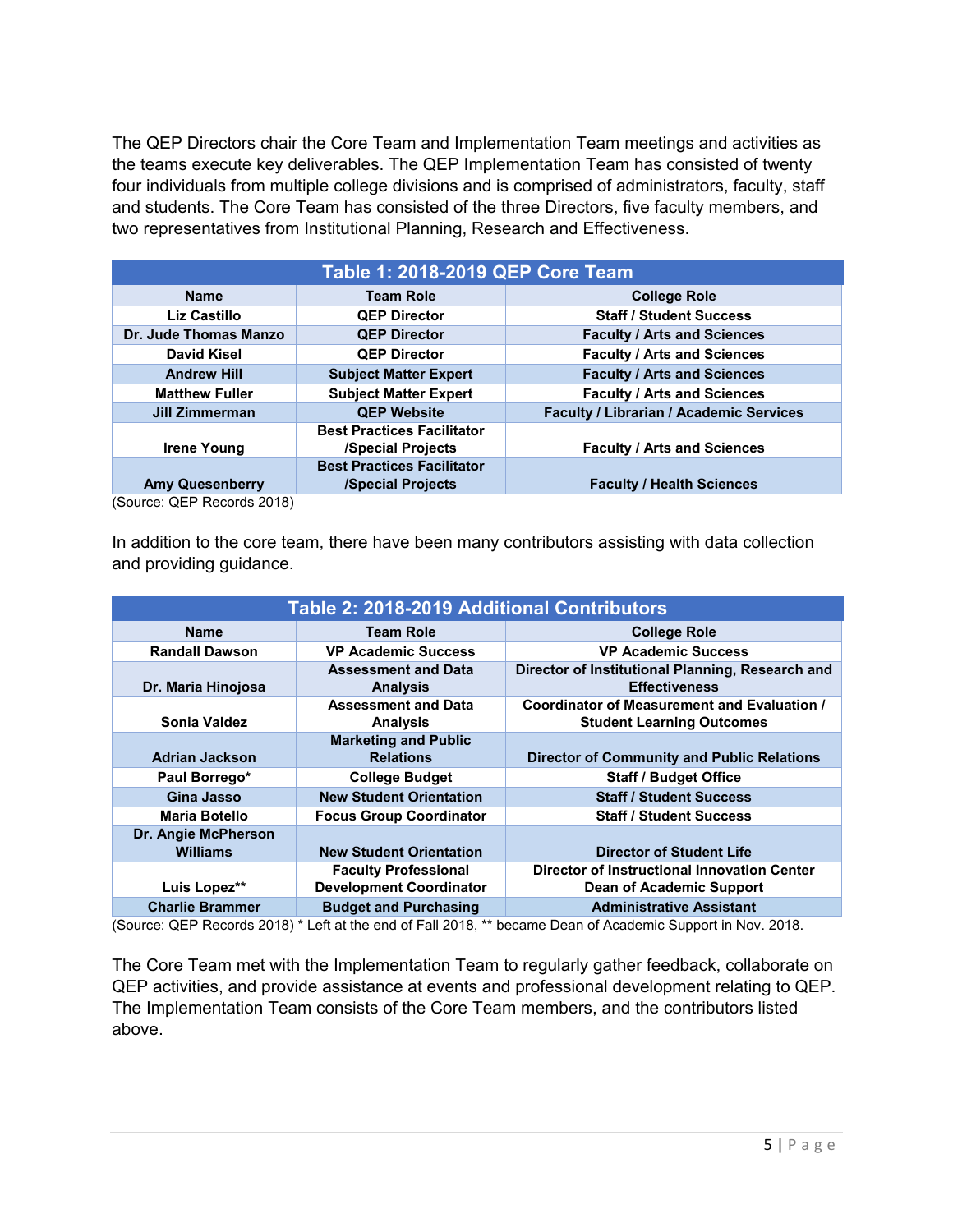| Table 3: 2018-2019 Other Implementation Team Members                         |               |                                                 |  |
|------------------------------------------------------------------------------|---------------|-------------------------------------------------|--|
| <b>Team Role</b><br><b>College Role</b><br><b>Name</b>                       |               |                                                 |  |
| <b>Brenda Clark</b>                                                          | <b>Member</b> | <b>Faculty / Applied Science and Technology</b> |  |
| <b>Staff / Student Success</b><br><b>Maria Botello</b><br><b>Member</b>      |               |                                                 |  |
| <b>Karlene Fenton</b>                                                        | <b>Member</b> | <b>Staff / Dual Credit</b>                      |  |
| <b>Robert De Luna</b><br><b>Faculty / Arts and Sciences</b><br><b>Member</b> |               |                                                 |  |
| Staff / Advising<br><b>Member</b><br><b>Alicia Perry</b>                     |               |                                                 |  |
| <b>Michael Cain</b>                                                          | Member*       | <b>Faculty / Applied Science and Technology</b> |  |
| <b>Cynthia De La Fuente</b>                                                  | Member*       | <b>Faculty / Applied Science and Technology</b> |  |

(Source: QEP Records 2018) \*Appointed beginning Spring 2019

# **Funding**

In Fall 2018 funding outlays for QEP expenditures, included personnel, professional development, travel, office supplies, promotional costs, instructional supplies and equipment, software and maintenance support and assessment instruments were managed within the Student Success Division by one of the three tri-Directors Liz Castillo, Director of Student Success.

Additional college resources were provided in the form of time expended by Institutional Planning Research and Effectiveness, Instructional Innovation Center, Student Life, Center for Learning Resources, Public Relations, College Services, Media Services, Instructional Technology, faculty assessors, and administrative support. There were miscellaneous expenses, such as, providing venues for QEP presentations and faculty and staff professional development events.

# **Implementation Timeline Overview**

# **Fall 2014-Spring 2015**

*Planning Year*

QEP professional development begins; no implementation in courses.

#### **Fall 2015-Spring 2016**

#### *Pilot Year (Year 0)*

QEP professional development continued; faculty workshops developed and piloted; all identified courses provided assignments related to the Ethical Decision-Making SLOs (values, ethical issues, perspectives); campus-wide awareness campaign initiated; special projects initiated; Division roundtables initiated; Student Learning Outcomes Assessment and QEP implementation assessment.

#### **Fall 2016- Spring 2017**

#### *Implementation (Year 1)*

QEP professional development and workshops continued; all identified courses provided assignments related to the Ethical Decision-Making SLOs (values, ethical issues, perspectives); campus-wide awareness campaign continued; special projects continued; Division roundtables/Best Practices; continuation of QEP student learning outcomes assessment and QEP implementation assessment.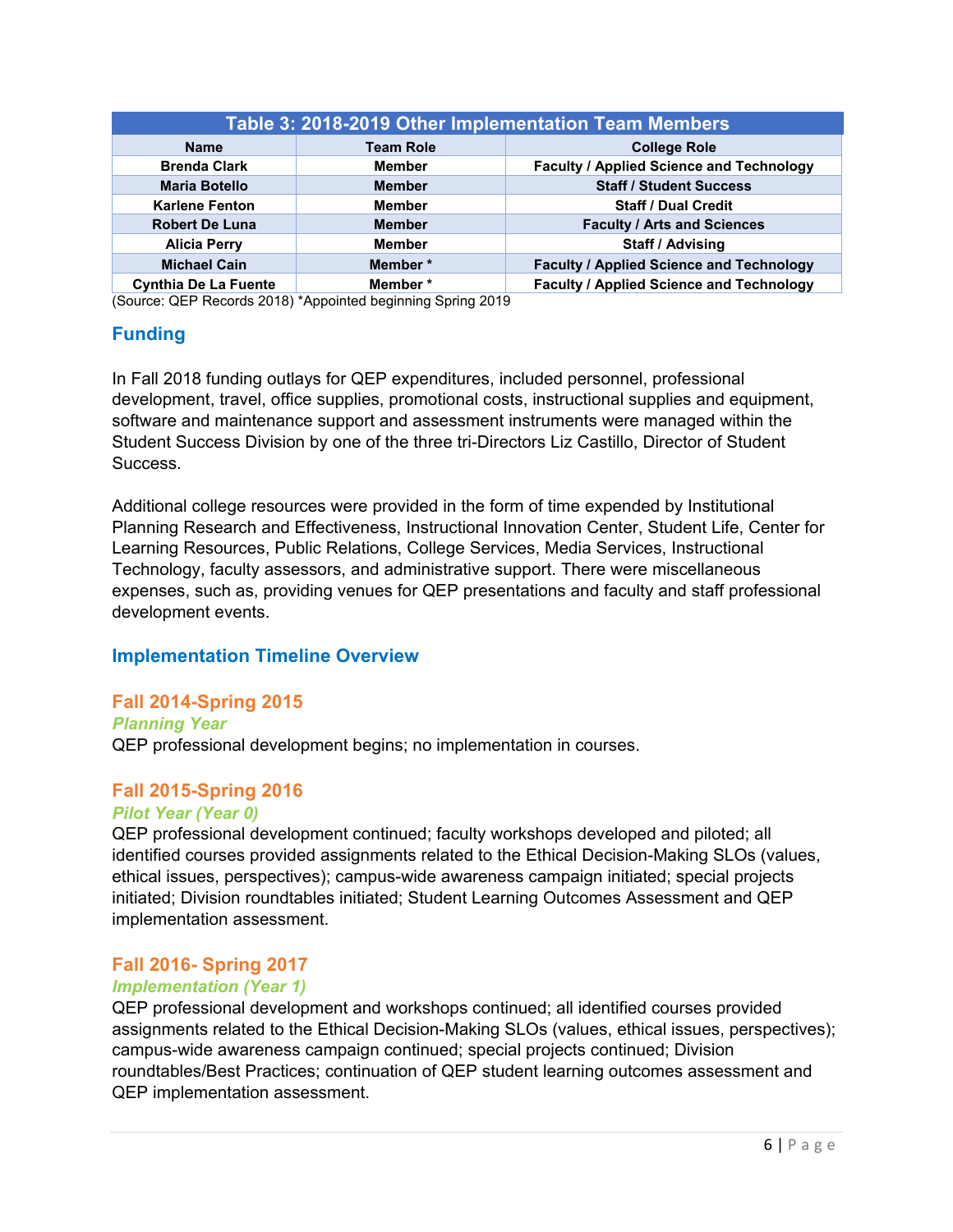# **Fall 2017- Spring 2018**

#### *Implementation (Year 2)*

QEP professional development and workshops continued; all identified courses provided assignments related to the Ethical Decision-Making SLOs (values, ethical issues, perspectives); campus-wide awareness campaign continued; special projects continued; Division Best Practices continued; continuation of QEP student learning outcomes assessment and QEP implementation assessment.

#### **Fall 2018- Spring 2019**

#### *Implementation (Year 3)*

QEP professional development and workshops continued; all identified courses provided assignments related to the Ethical Decision-Making SLOs (values, ethical issues, perspectives); campus wide awareness campaign continued; special projects continued; Division Best Practices continued; continuation of QEP student learning outcomes assessment and QEP implementation assessment.

#### **Fall 2019- Spring 2020**

#### *Implementation (Year 4)*

QEP professional development and workshops continue; all identified courses provide assignments relating to the Ethical Decision-Making SLOs (values, ethical issues, perspectives); campus-wide awareness campaign continue; special projects continue; Division Best Practices continue; continuation of QEP student learning outcomes assessment and QEP implementation assessment.

#### **Fall 2020- Spring 2021**

#### *Implementation (Year 5)*

QEP professional development and workshops continue; all identified courses provide assignments relating to the Ethical Decision-Making SLOs (values, ethical issues, perspectives); campus-wide awareness campaign continue; special projects continue; Division Best Practices continue; continuation of QEP student learning outcomes assessment and QEP implementation assessment; Five Year Impact Report complete.

A detailed timeline overview for the QEP, as contained in the initial proposal, supplies a checklist for monitoring progress. Adherence to the timeline ensures each task or activity required to implement the QEP occurs.

#### **Key Strategies**

Four **Key Strategies**, along with outcomes to measure success were developed for the QEP. The following pages offer summary details of *Implementation* and *Process Outcomes* along with *Results* of the outcomes. Also described for each key strategy are *Additional Measures and Actions*. These measures and actions were proposed and implemented by the QEP Team to provide informative data to drive ongoing decision-making during QEP implementation throughout Fall 2018. Finally, for each of the key strategies an *Action Plan* describes the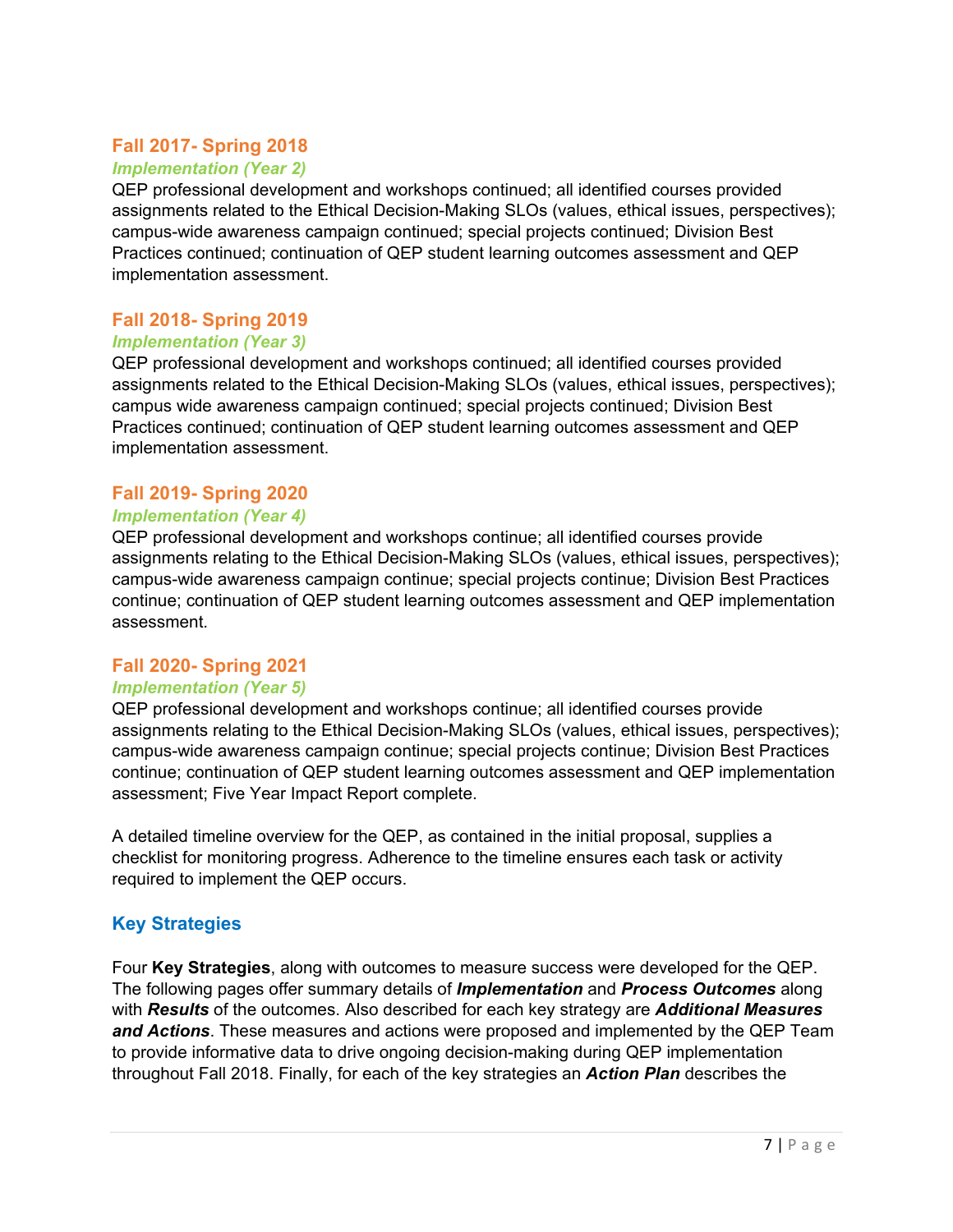methods for improvement and continuation of the QEP for Spring 2019 as recommended by the QEP Implementation Team.

Methods to achieve these outcomes include four Key Strategies that drive QEP implementation:

- 1. Faculty and Staff Professional Development
- 2. Faculty-Student Best Practice Sharing
- 3. Student Engagement in Ethical Decision-Making
- 4. Community-Wide Ethical Decision-Making Awareness.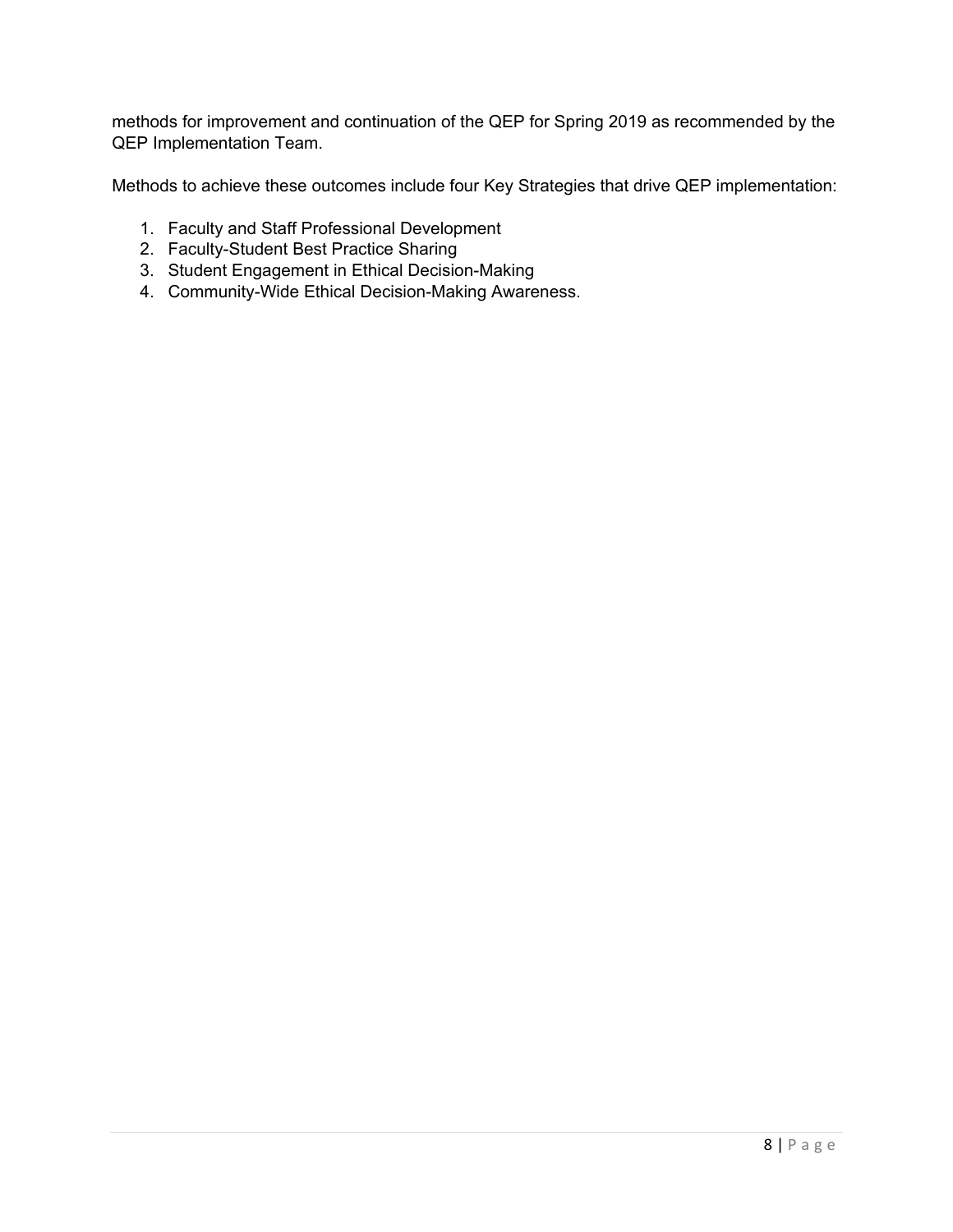# **Key Strategy One: Faculty and Staff Professional Development Activities**

Several events were hosted by the QEP Implementation Team to promote QEP awareness, deliver professional development opportunities, and continue broad-based involvement in implementing the plan. The QEP Team shared ideas and strategies developed from their research to communicate the goals, focus, and student learning outcomes of the QEP. Equipping faculty and staff to develop student assignments/activities and engage students in learning about and applying Ethical Decision-Making was a top priority. This section of the report describes QEP sessions and the results of those presentations or workshops intended specifically for professional development.

#### **Implementation: Teaching and Assessing Ethical Decision-Making**

At the start of each fall semester, SPC has a Professional Development Week, which begins with a Saturday Convocation all faculty and staff, including adjunct faculty and off-site faculty, administrators, and staff. This event is hosted in the Watson Fine Arts Center Auditorium and numbers well over 450 participants.

At the Fall Convocation on Saturday August 18, 2018 Charlie Langston and Andrew Hill, in accompanied by College President, Dr. Adena Williams Loston presented a case study. For maximum interaction and participation, attendees worked in small groups after the scenario presentation. Participants then used the SPC 4-step Process of Ethical Decision Making. At this point, the facilitators answered questions, listened to comments, and made observations. Having reviewed the case study beforehand, the College President also responded, adding her specific comments and observations.

The Fall 2018 case study involved a student walking out of class because the instructor showed a documentary that was R-rated. The student later informed the instructor that he/she, the student, was not allowed to watch R-rated movies. What should the instructor do if they are planning to have a question on the test directly related to the documentary?

Workshops offered opportunities for faculty and staff to work in small groups to learn methods for facilitating student attainment of the QEP Student Learning Outcomes. Furthermore, professional development for faculty and staff was delivered through a QEP presentation entitled *Teaching and Assessing Ethical Decision-Making* developed by the QEP Core Team.

At the conclusion of each of these professional development sessions an event evaluation was administered to the participants to obtain feedback. Participants were given a hardcopy Likert scale survey as well as being asked for comments and suggestions. QEP Directors collected and tabulated responses following each event. Results were shared with the President's Cabinet, the QEP Core and Implementation Teams, and were used to make data-driven decisions to improve engagement opportunities. For example, comments and suggestions included requests for case studies, PowerPoint presentations, and specific assignment examples. Based on these requests, materials were prepared and made available to those who requested them; these Power Point presentations and materials were used for subsequent QEP events.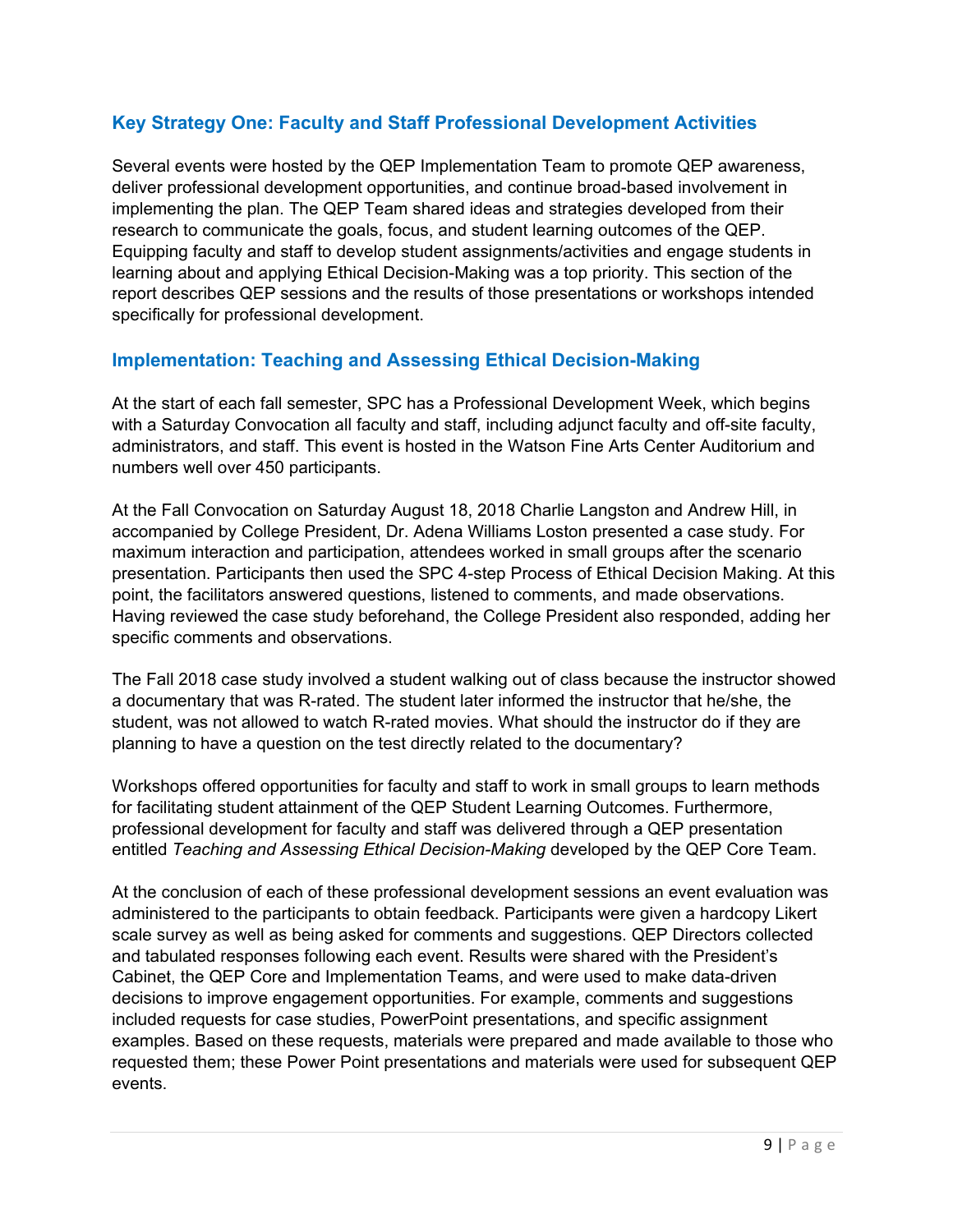For Employee Development Day, we introduced new employees to a case study, and The Learning Commons, as well as explained QEP website navigation and how to submit a QEP TIP of the week. The Learning Commons is a Canvas course that serves as a repository of information for instructors.

| Table 4: 2018-2019 QEP Professional Development                                                             |                  |                 |    |  |
|-------------------------------------------------------------------------------------------------------------|------------------|-----------------|----|--|
| <b>EVENT TITLE</b>                                                                                          | <b>DATE</b>      | <b>LOCATION</b> | N  |  |
| <b>Professional Development</b><br><b>Workshop Teaching and Assessing</b><br><b>Ethical Decision-Making</b> | August 21, 2018  | <b>SLC 126</b>  | 23 |  |
| QEP Showcase and Teaching and<br><b>Assessing Workshop</b>                                                  | October 26, 2018 | <b>SLC 213</b>  | 9  |  |
| 32<br><b>Total Participants</b><br>$\sim$                                                                   |                  |                 |    |  |

(Source: QEP Event Records 2018)

# **Dual Credit / Early College High Schools**

Training for DC/ECHS was provided by Renita Mitchell on Friday/Saturday August 3-4. Also on Wednesday August 8, Alberto Vasquez, Liz Castillo, and Dr. Manzo presented the Ethical Decision-Making process to the St. Philip's Early College High School.

# **QEP Professional Development Resources**

St. Philip's College continues to partner with Association of Practical and Professional Ethics (APPE), an international collaboration of educators, business leaders, government leaders and professionals from multiple disciplines. APPE sets the rules and provides case studies for the Regional and National Ethics Bowls.

Ethical Decision-Making professional development resources always available to faculty and staff. They include:

- QEP Website
- SPC Ethical Decision-Making Teaching Model
- SPC QEP Ethical Decision-Making Learning Commons through the college online learning platform Canvas
- Master Teacher Course content includes Ethical Decision-Making
- LibGuide: Ethical Decision-Making
- QEP Team workshops and presentations
- Individual consultation with QEP Team members and peer review of Ethical Decision-Making (EDM) assignments

In order to determine the effectiveness of QEP professional development, feedback was collected throughout the year. Following are the results of this input for Key Strategy One.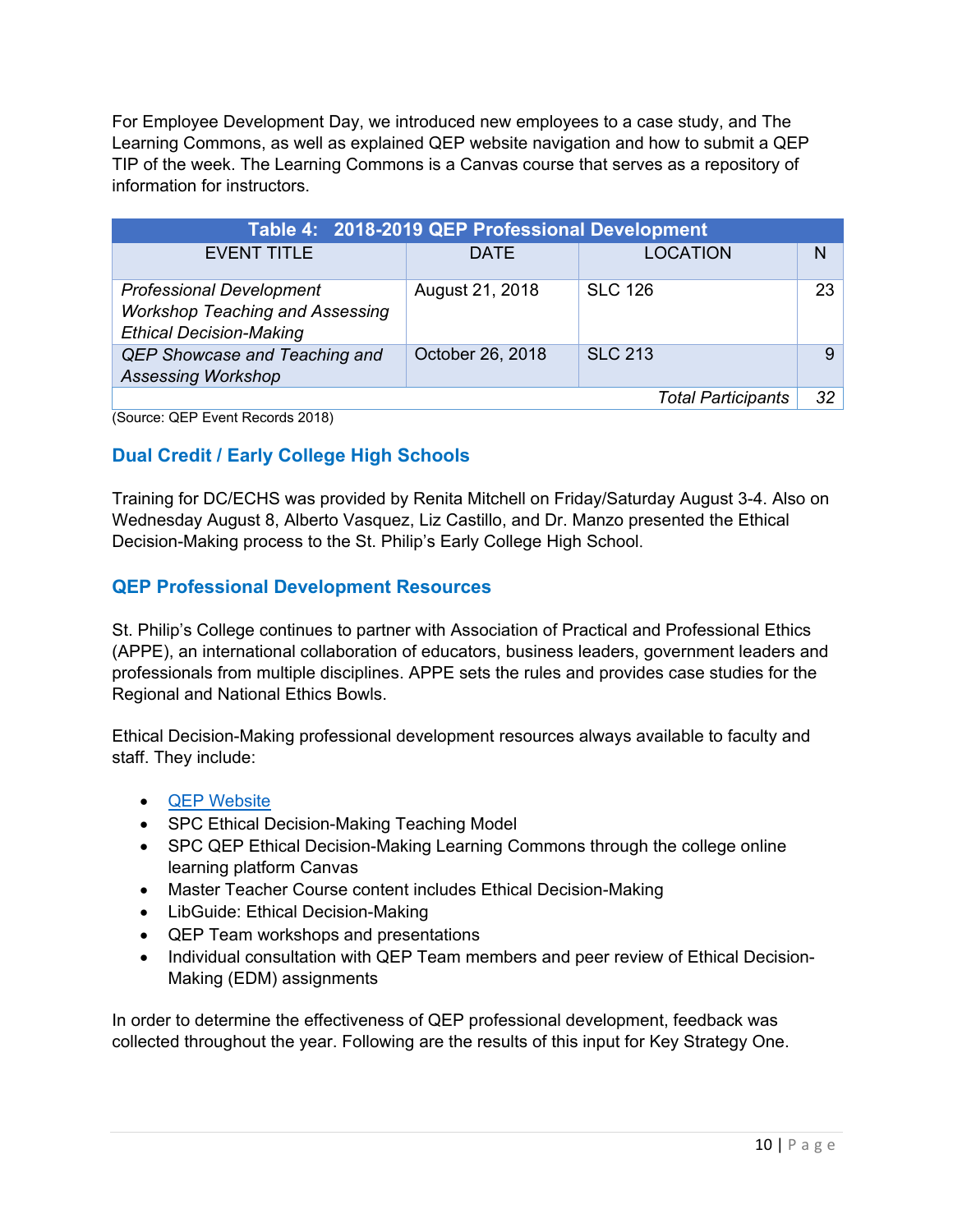## **Outcome**

Faculty and staff have the support needed to provide quality Ethical Decision-Making instruction and valid assignments for assessment as evidenced by QEP Faculty/Staff Evaluation Survey results from QEP faculty and staff professional development events.

#### **Results**

Qualitative and quantitative data were collected to evaluate professional development needs of the St. Philip's College community. Ethical Decision-Making instructions and presentations are conducted upon request.

| Table 5: PDW August 21, 2018 Faculty/Staff Evaluation Surveys Fall 2018                                                                                   |                                                                       |                                         |  |
|-----------------------------------------------------------------------------------------------------------------------------------------------------------|-----------------------------------------------------------------------|-----------------------------------------|--|
| <b>RESPONSE ITEM</b>                                                                                                                                      | <b>NUMBER</b><br><b>STRONGLY</b><br><b>AGREED OR</b><br><b>AGREED</b> | % STRONGLY<br>AREED OR<br><b>AGREED</b> |  |
| 1. The QEP event met the stated objectives.                                                                                                               | 15/15                                                                 | 100%                                    |  |
| 2. The QEP event provided me with useful<br>information about St. Philip's College QEP.                                                                   | 15/15                                                                 | 100%                                    |  |
| 3. The QEP event provided me with useful<br>information about Ethical Decision-Making.                                                                    | 15/15                                                                 | 100%                                    |  |
| 4. The QEP event provided me with examples of<br>useful methods for making an ethical decision.                                                           | 15/15                                                                 | 100%                                    |  |
| 5. The QEP event provided me with examples of<br>useful methods for engaging diverse students in<br>Ethical Decision-Making skill development activities. | 15/15                                                                 | 100%                                    |  |
| 6. The presenters answered questions completely<br>and appropriately.                                                                                     | 15/15                                                                 | 100%                                    |  |
| 7. I was satisfied with the quality of this event.                                                                                                        | 15/15                                                                 | 100%                                    |  |

(Source: QEP Faculty/Staff Evaluation Surveys 2017-2018)

The quantitative results of the event evaluations strongly suggest event participants perceive the QEP Team is sufficiently supporting professional development needs. Faculty and staff on campus and at partnering off-site locations, including Dual Credit and Early College High Schools, continue to learn about incorporating Ethical Decision-Making activities into our culture with a *Can-Do Spirit*, one of our six College Values.

#### **Action Plan**

In 2019, stronger support of off-site locations such as DC/ECHS will be discussed at the Core and Implementation meetings. Reducing division meeting participation in favor of additional time allocated for off-site locations such as DC/ECHS.

To strengthen staff interactions with students, in 2019 the four Academic Support Division Best Practices will emphasize a real-world Ethical Decision–Making focus. Instead of focusing on case studies, we will urge staff to assist students in approaching their decision-making by way of the EDM 4-step process and the three student learning outcomes for personal responsibility.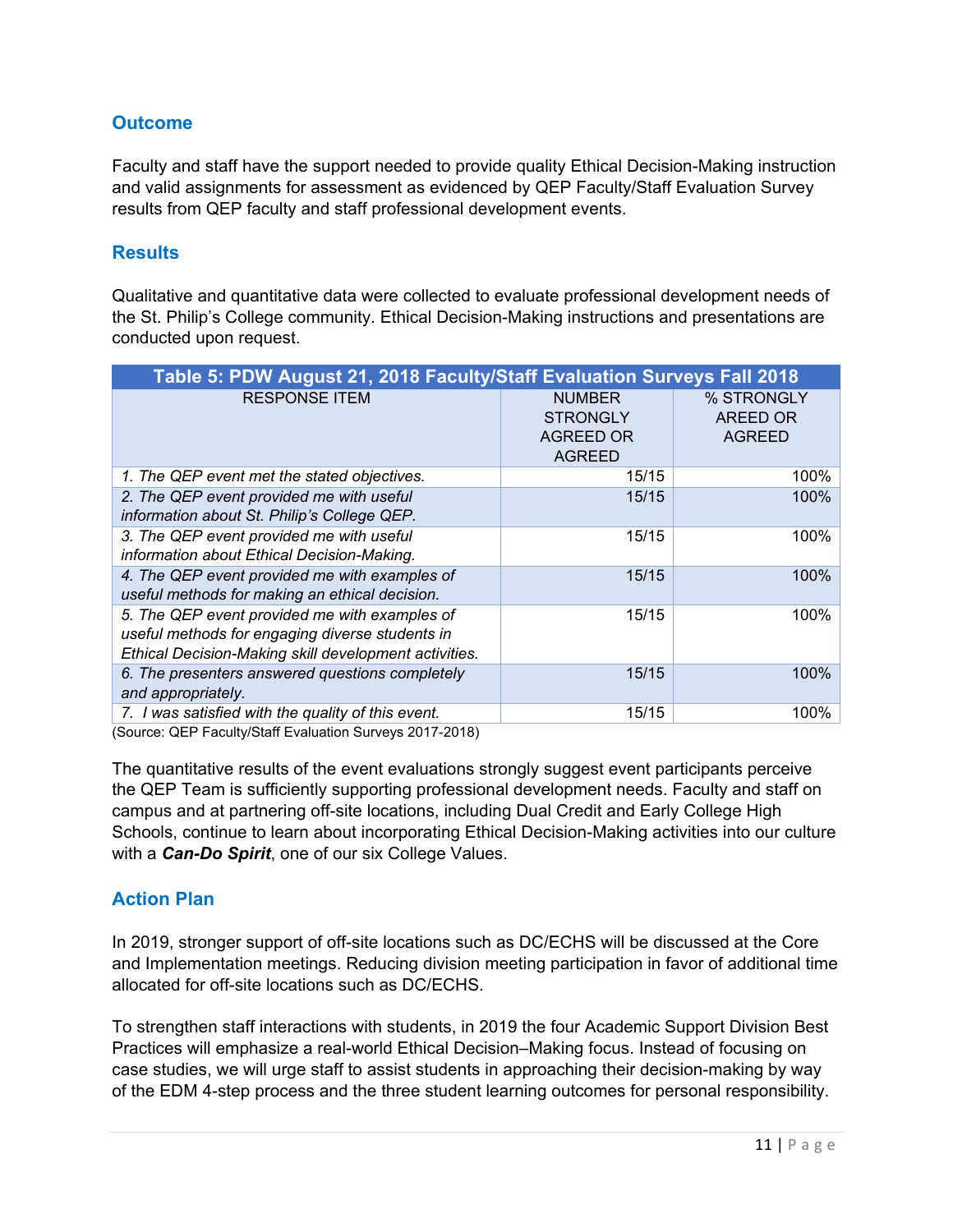# **Key Strategy Two: Faculty-Student Best Practice Sharing**

Faculty and staff had multiple opportunities to discuss Best Practices to promote EDM, and evaluate student feedback on what worked for faculty and students.

#### **Implementation: Best Practice Forums**

Venues implementing faculty-student Best Practice sharing included Best Practice Forums, held each semester at academic division meetings, a Learning Commons created via the Canvas online learning platform, and student feedback gathered at student focus groups held throughout the year.

In Fall 2018, members of the QEP team facilitated at least one Best Practice Forum to each of the seven college divisions. In fact, this fall was the first time three Best Practice Forums were conducted in one semester for Health Sciences and Applied Science and Technology.

| Table 6: Fall 2018 QEP Best Practice Forums |                    |                                |    |
|---------------------------------------------|--------------------|--------------------------------|----|
| <b>EVENT TITLE</b>                          | <b>DATE</b>        | <b>DIVISION</b>                | N  |
| <b>QEP Overview and Best Practice Forum</b> | September 13, 2018 | <b>College Services</b>        | 17 |
| <b>QEP Overview and Best Practice Forum</b> | September 18, 2018 | <b>Health Sciences</b>         | 45 |
| <b>QEP Overview and Best Practice Forum</b> | September 19, 2018 | <b>Academic Services</b>       | 20 |
| <b>QEP Overview and Best Practice Forum</b> | September 24, 2018 | Applied Science and Technology | 28 |
| QEP Overview and Best Practice Forum        | October 11, 2018   | <b>Student Success</b>         | 76 |
| <b>QEP Update and Best Practice Forum</b>   | October 16, 2018   | <b>Health Sciences</b>         | 39 |
| <b>QEP Overview and Best Practice Forum</b> | October 17, 2018   | <b>Academic Services</b>       | 17 |
| QEP Update and Best Practice Forum          |                    | Applied Science and Technology |    |
|                                             | October 22, 2018   | (SWC)                          | 16 |
| <b>QEP Overview and Best Practice Forum</b> | November 7, 2018   | <b>Presidents Division</b>     | 16 |
| <b>QEP Update and Best Practice Forum</b>   | November 12, 2018  | Applied Science and Technology | 24 |
| <b>QEP Overview and Best Practice Forum</b> | November 16, 2018  | Arts and Sciences              | 70 |
| <b>QEP Update and Best Practice Forum</b>   | November 20, 2018  | <b>Health Sciences</b>         | 41 |
|                                             |                    |                                |    |
| 409<br><b>Total Participants</b>            |                    |                                |    |

(Source: QEP Event Records 2018)

During previous Best Practice Forums, participants discussed the importance of values and how values may influence one's ability to identify ethical issues and consider perspectives of others. Participants were encouraged to continue engaging students in the EDM process with emphasis on the exploration of values.

As Best Practice sharing continued during Fall 2018, employees enhanced their use of Ethical Decision-Making process by utilizing discipline-specific case studies focusing on values. Participants discussed the importance of professional values and how values may influence one's ability to identify ethical issues specific to their discipline. Participants were encouraged to apply lessons learned and engage students in the EDM process with emphasis on disciplinespecific cases.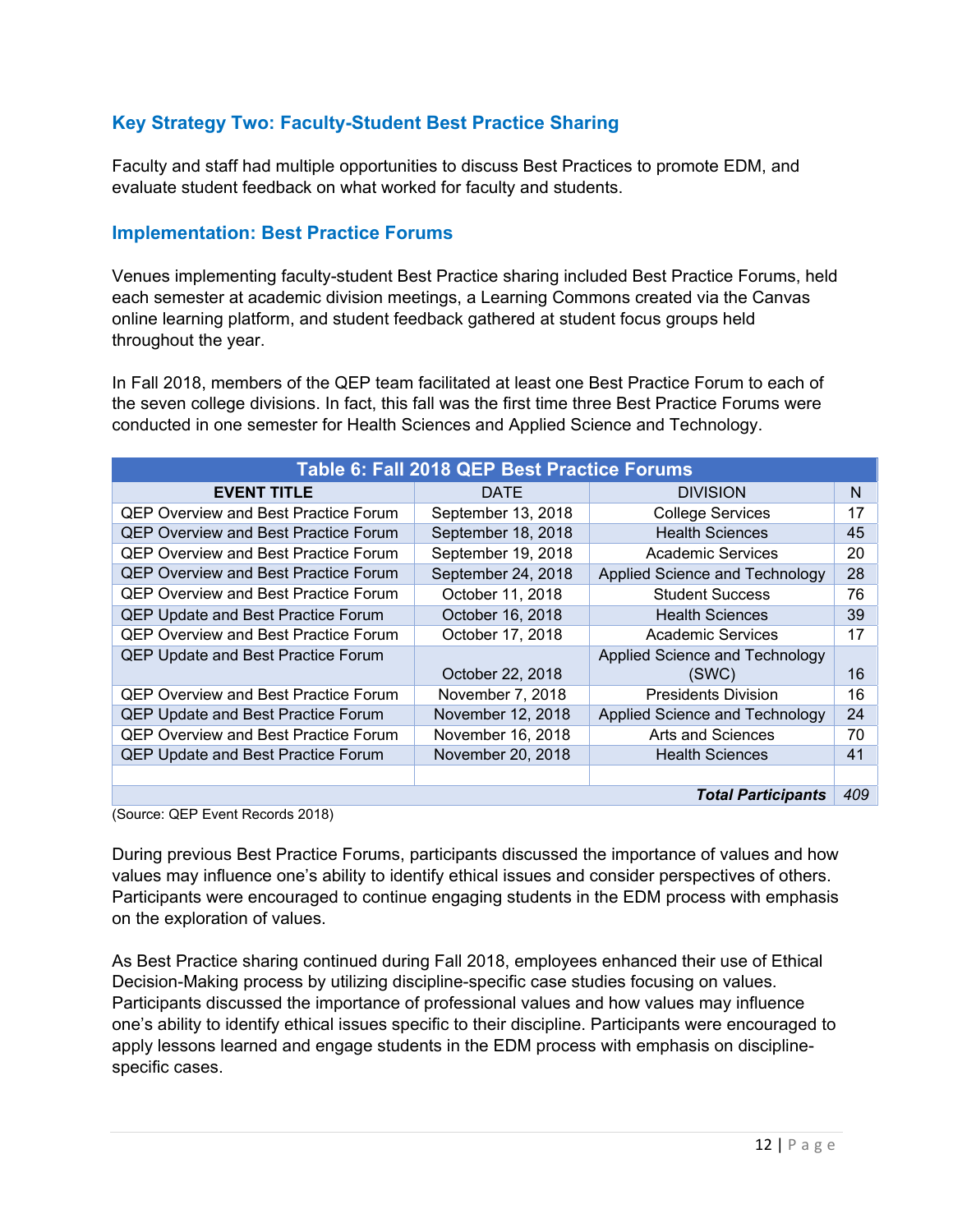One of the items that we focused on this semester was identifying values. In one of the activities conducted faculty members had to identify the five most important values from a list of approximately 32; participants also were encouraged to add other values if desired. Faculty members formed groups in order to reach a consensus on the five most important values. The groups discussed reasons influencing their choices including culture, age, gender, ethnicity, and other factors.

# **Student Focus Groups**

An additional method for Best Practice sharing data collection is student focus groups. These student focus groups are organized through Phi Theta Kappa and coordinated by Maria Botello, Student Success. Prior to visiting a class, student focus group leaders create a case study relevant to their audience. Their goal is to engage with students a minimum of twice per month. The focus was changed from student clubs back into the classroom for simplicity and adherence to the original project proposal.

Results of the Fall 2018 student focus groups: 61 students at SPC and 29 students at SWC participated, for a total of 90. Of those students, 59 were male, and 31 were female. The majority of the students indicated they were aware of the St. Philip's College QEP when asked. They provided feedback about the discussion, at times changing their opinions once they considered all alternatives.

| Table 7: 2017-2018 QEP Student Focus Groups                    |                                                  |                           |    |
|----------------------------------------------------------------|--------------------------------------------------|---------------------------|----|
| <b>EVENT TITLE</b>                                             | <b>DATE</b>                                      | N                         |    |
| <b>Student Focus Groups</b>                                    | AUMT 1305: Introduction to Automotive Technology | September 18, 2018        | 15 |
| <b>Student Focus Groups</b>                                    | AUMT 2425: Automotive Trans and Transaxle        | September 20, 2018        | 10 |
| <b>Student Focus Groups</b><br>MATH 0320: Intermediate Algebra |                                                  | October 24, 2018          | 15 |
| <b>Student Focus Groups</b><br>MATH 1414: College Algebra      |                                                  | October 25, 2018          | 18 |
| <b>Student Focus Groups</b>                                    | SOCI 1301: Introduction to Sociology             | November 13, 2018         | 21 |
| <b>Student Focus Groups</b><br>CNA, I-BEST Program             |                                                  | November 15, 2018         | 11 |
|                                                                |                                                  |                           |    |
|                                                                |                                                  | <b>Total Participants</b> | 90 |

(Source: Student Success Fall 2018 Ethical Decision-Making Student Focus Group Findings, reported by Maria Botello)

#### **Outcome**

Faculty continually improve the quality of their Ethical Decision-Making activities by learning new tools and sharing best practices. Students also have an avenue to provide feedback about the EDM process through student focus groups.

#### **Results**

Student awareness of the QEP continues increasing as faculty conduct discussions and lead students in the process of Ethical Decision-Making. Best Practice sharing continues, and input is incorporated into curriculum. As we work together to promote Ethical Decision-Making, SPC constituents exemplify our shared value of *Collaboration*.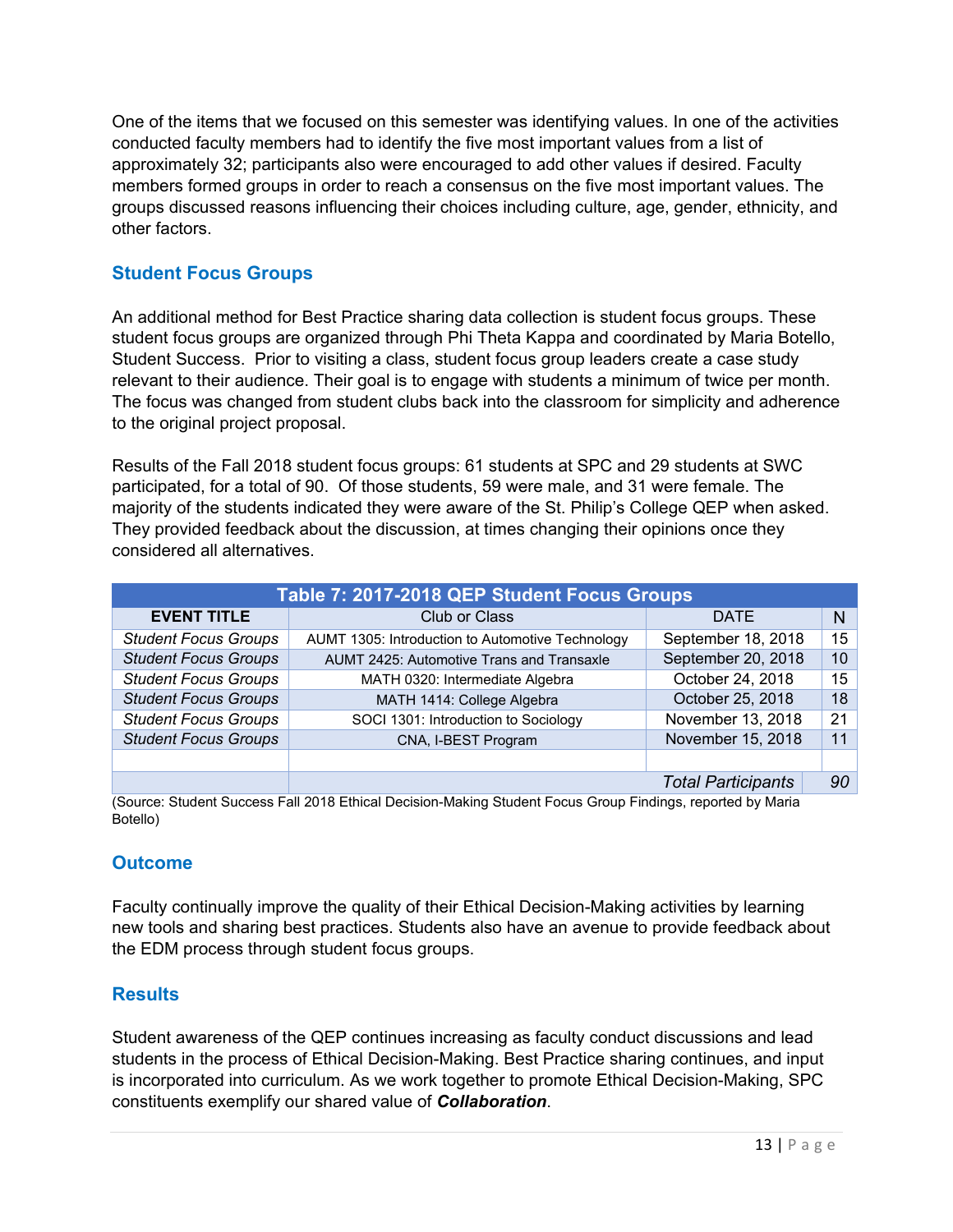# **Action Plan**

Ethical decision making content will continue to be presented at division meetings and department meetings. There is good rapport with the divisions, so presentations that are 15-20 minutes in length will continue once per semester.

Phi Theta Kappa will continue to gather information from student groups. Students collaborating with students creates a conductive atmosphere for sharing information.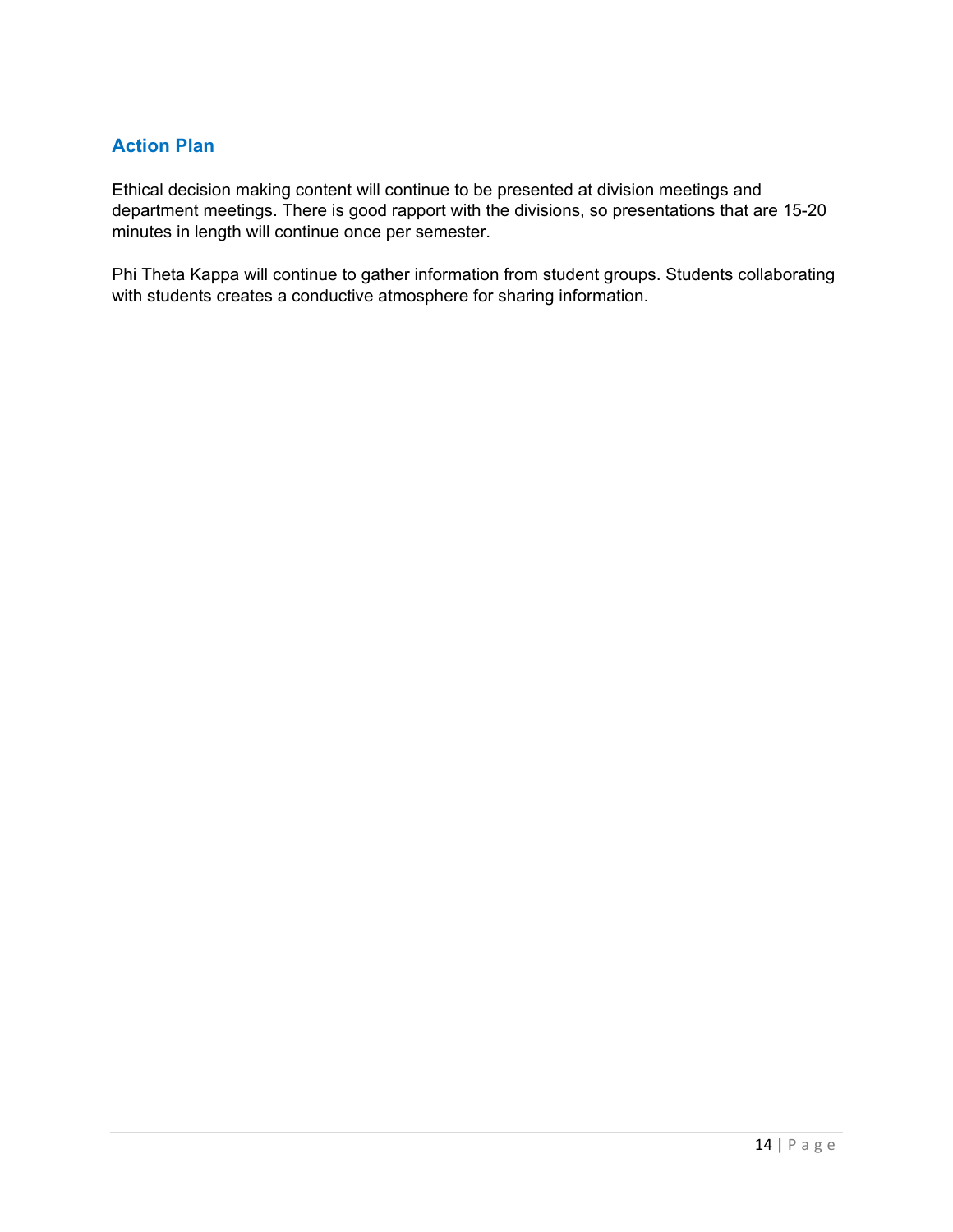# **Key Strategy Three: Student Engagement in Ethical Decision-Making**

Three primary methods were described in the QEP to engage students in Ethical Decision-Making learning activities. The first method involved linking the High Impact Educational Practices to New Student Orientation (NSO). The second method initiated Ethical Decision-Making academic coursework, and the third method of student engagement is Special Projects.

# **Implementation: New Student Orientation (NSO)**

In order to maximize results, the QEP aligned with the New Student Orientation by offering QEP related activities during each orientation session. Students take a pre-test; then QEP is described to students, and at the conclusion of each New Student Orientation presentation, a post-test is administered to students. Following are summary results of the New Student Orientation post-test QEP question for Fall 2018.

# **Table 8: New Student Orientation (Q6) St. Philip's College has a Quality Enhancement Plan that focuses on which of the following themes?**

|                             | <b>TOTAL</b>     | <b>TOTAL</b>     | <b>TOTAL</b>     | % OF STUDENTS |
|-----------------------------|------------------|------------------|------------------|---------------|
|                             | NUMBER OF        | NUMBER OF        | NUMBER OF        | ANSWERING     |
|                             | <b>INCORRECT</b> | CORRECT          | <b>RESPONSES</b> | CORRECTI Y    |
|                             | <b>RESPONSES</b> | <b>RESPONSES</b> |                  |               |
| Fall 2018 August - December | 243              | 481              | 724              | 66.4%         |

(Source: Chart Trends Responses NSO/FE Filtered for Q6 from Excel Spreadsheet, supplied by Gina Jasso)

New Student Convocation engages students through a lively and vibrant QEP presentation during which attendees watch a rap song written and performed by students for the QEP. Free T-Shirts with the QEP logo are distributed to the audience. Finally, SPC Academic Advisors promote QEP awareness to students when they meet with them throughout the semester.

#### **Ethical Decision-Making Coursework**

The second method driving Key Strategy Three is Ethical Decision-Making coursework. Faculty across the campus have developed and implemented assignments for Ethical Decision-Making instruction. Calibration Day is planned for Thursday February  $7<sup>th</sup>$  and Assessment Day will be Friday February  $8<sup>th</sup>$ . The results will then be shared on March 22<sup>nd</sup> at the Assessment Showcase.

# **Special Projects I**

The third method of student engagement is Special Projects. Special Projects entail curricular and/or co-curricular student engagement by direct participation designing, creating, or facilitating a project such as creating a video, research presentation, or service learning project. Following are examples of student engagement in QEP Special Projects.

In Fall 2018, 473 students responded to the *What Would You Do*? scenarios. The Student Activities Division of Student Life continued to engage students in the QEP by posing thoughtprovoking scenarios during weekly Spirit Days and throughout the week. This year, we have implemented *What Would You Do?* to correspond to Hispanic Heritage Month, (September 15 -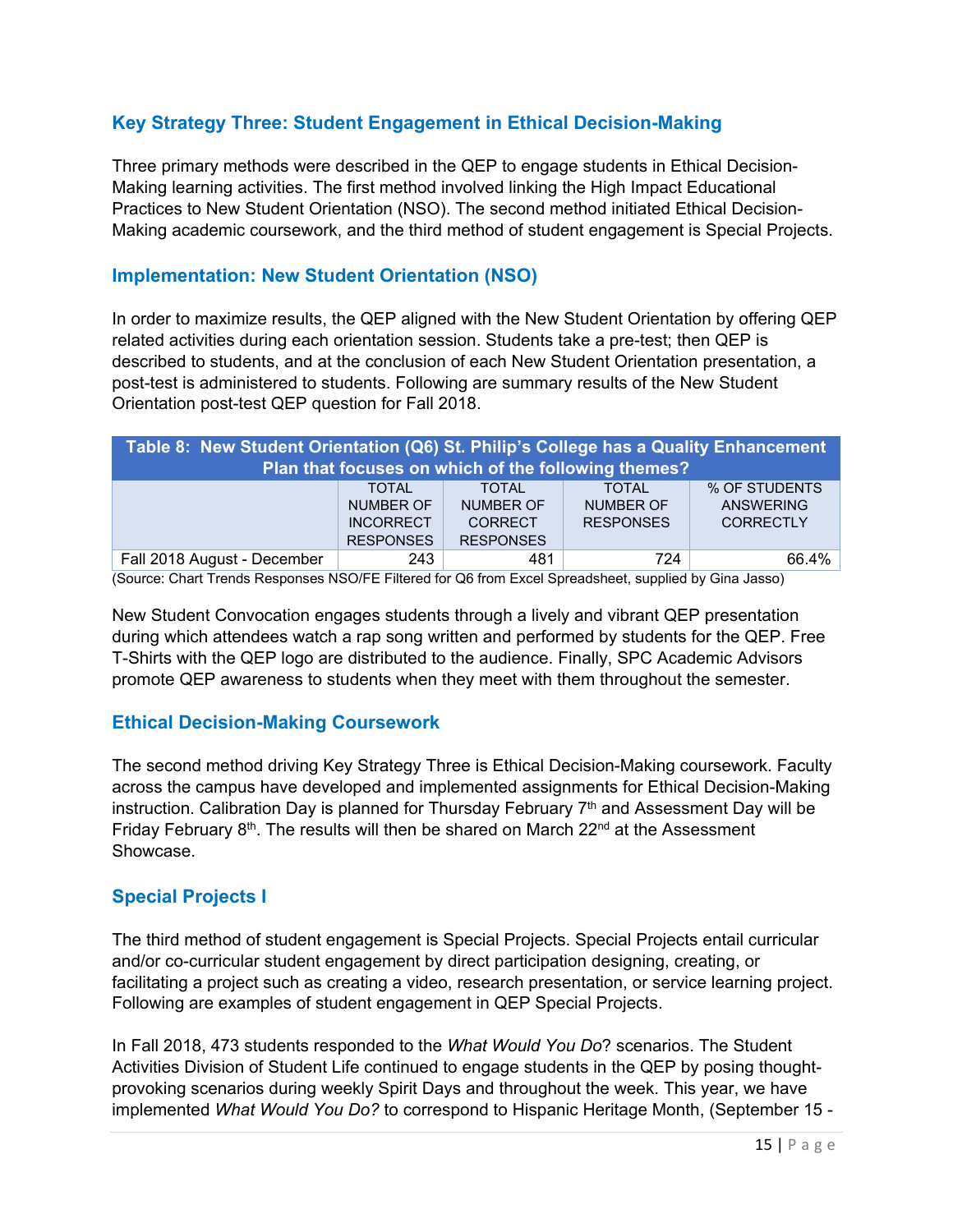October 15), Black Heritage Month (February), Woman's Heritage Month (March), and Financial Literacy Month (April).

Student Engagement Grants (SEG) were awarded to three students for promoting and participating in Student Life sponsored *What Would You Do*? scenarios. Two part-time (\$500.00) scholarships and one full-time (\$1000.00) scholarship were awarded during Fall 2018 for supporting the QEP. Along with the St. Philip's College Spirit and Pride Crew, SEG students, invited students to respond to *What Would You Do*? scenarios using the EDM process during Fall 2018.

| Table 9: Fall 2018 What Would You Do?                          |                      |                                                  |                                                  |
|----------------------------------------------------------------|----------------------|--------------------------------------------------|--------------------------------------------------|
| <b>SCENARIO</b>                                                | <b>DATE</b>          | <b>NUMBER OF</b><br><b>PARTICIPANTS</b><br>(MLK) | <b>NUMBER OF</b><br><b>PARTICIPANTS</b><br>(SWC) |
| Classmate plagiarized a paper                                  | Wed. Aug. 29, 2018   | $\overline{2}$                                   | 7                                                |
| Your co-worker stole money from cash<br>drawer                 | Wed. Sept. 5, 2018   | $\Omega$                                         | $\Omega$                                         |
| Pick up the money or return it                                 | Wed. Sept. 12, 2018  | 6                                                | $\overline{2}$                                   |
| Notify if ICE Raid is imminent or in progress                  | Wed. Sept. 19, 2018  | 43                                               | $\Omega$                                         |
| Notify if ICE Raid is imminent or in progress                  | Thur. Sept. 20, 2018 | 0                                                | 23                                               |
| ICE Agents asking people at store for<br>identity              | Wed. Sept. 26, 2018  | 17                                               | 35                                               |
| Do you open the front door for ICE Agents?                     | Wed. Oct. 3, 2018    | 35                                               | $\Omega$                                         |
| Do you open the front door for ICE Agents?                     | Thur. Oct. 4, 2018   | $\Omega$                                         | 38                                               |
| Confront students who are laughing at you?                     | Wed. Oct. 10, 2018   | 0                                                | 14                                               |
| Pitch in money to buy alcohol?                                 | Wed. Oct 17, 2018    | 14                                               | $\mathbf 0$                                      |
| Accept monetary award to write friend's<br>paper?              | Wed. Oct. 24, 2018   | 12                                               | $\mathbf 0$                                      |
| Accept monetary award to write friend's<br>paper?              | Thur. Oct. 25, 2018  | $\Omega$                                         | 35                                               |
| Inform employee of student stealing?                           | Wed. Oct. 31, 2018   | 9                                                | 43                                               |
| Let your friend take someone else's<br>sleeping pills?         | Wed. Nov. 7, 2018    | $\overline{3}$                                   | $\overline{0}$                                   |
| Student sells popcorn when it's supposed to<br>be free.        | Wed. Nov. 14, 2018   | $\mathbf{1}$                                     | $\mathbf 0$                                      |
| Student sells popcorn when it's supposed to<br>be free.        | Thur. Nov. 15, 2018  | $\overline{0}$                                   | 26                                               |
| Do you go to the party in the dorm room?                       | Wed. Nov. 21, 2018   | 10                                               | 22                                               |
| Your study partner keeps getting texts from<br>his girlfriend. | Wed. Nov. 28, 2018   | $\mathbf{1}$                                     | 39                                               |
| Take the money from the wallet?                                | Wed. Dec. 5, 2018    | $\Omega$                                         | $\Omega$                                         |
| Take the money from the wallet?                                | Thur. Dec. 6, 2018   | $\mathbf 0$                                      | 36                                               |
|                                                                |                      | <b>MLK</b>                                       | <b>SWC</b>                                       |
| Fall 2018 Totals                                               |                      | 153                                              | 320                                              |

This table describes student participation in these events for Fall 2018:

(Source: Department of Student Life reported by Dr. Angela McPherson Williams / Dr. Mac)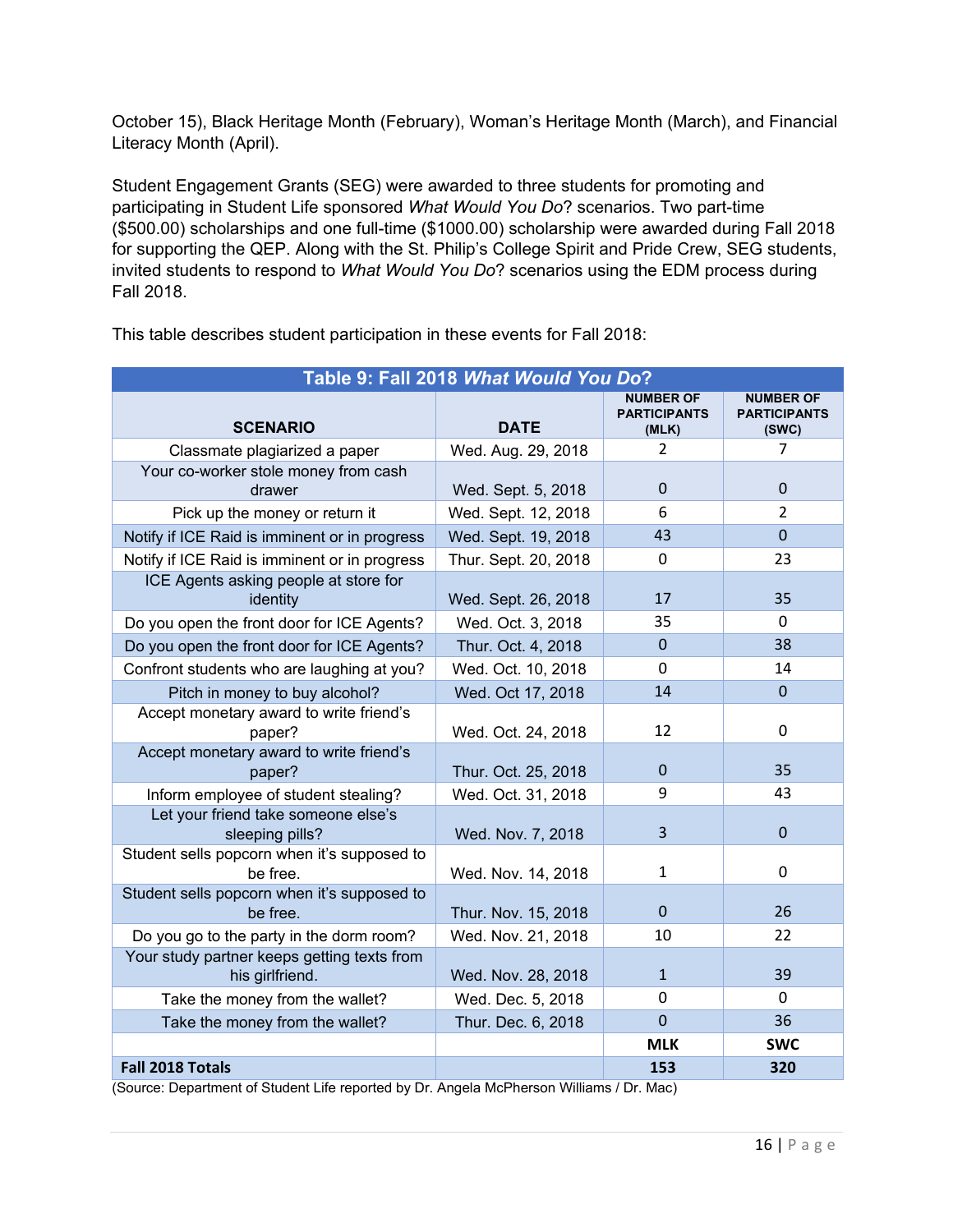# **Special Projects II**

On November 10, 2018, the St. Philip's College Ethics Bowl Team competed at the Texas Regional Ethics Bowl competition held locally at St. Mary's University. Seven students were in attendance at St. Mary's - Sarahi Zolia Perez, Alejandro Reyna V, Zephaniah Miranda Russell, Celsa Catalina Valero, Lauren Estrada, Erika Alma Bennett, Enrique "Henry" Alonzo.

The team also competed in the Two-Year College National Qualifier at Weber State University in Ogden Utah on December 1, 2018. The students in attendance at Weber State University were Sarahi Zolia Perez, Celsa Catalina Valero, Zephaniah Miranda Russell, Alejandro Reyna V, and Martin Gabriel Thomas. The Ethics Bowl Coaches for 2018-2019 were Andrew Hill, Matt Fuller, Jill Zimmerman, and Charlie Langston.

# **Additional Student Engagement I**

On October 18, 2018 the documentary "The Way of All Flesh: The Henrietta Lacks Story" was presented to the Introduction to Physical Therapy class by Amy Quesenberry. The goal of the movie was to teach students about patient rights.

#### **Outcomes**

Artifact assessment has been set for February 8, 2019 after our Calibration on February 7, 2019. Eleven course sections have been randomly selected to have personal responsibility assessed. Personal responsibility aligns with Ethical Decision-Making and comprises the three student learning outcomes: values, ethical issues, and perspectives. Faculty assessors, will evaluate one artifact at a time and score each outcome as Not Demonstrated, Emerging, or Skillful.

As an additional means of assessing St. Philip's College student Ethical Decision-Making skills, Iowa State University's, Research Institutes for Studies in Education administered the Personal and Social Responsibility Inventory (PSRI) to include case studies developed to assess the three QEP Student Learning Outcomes for SPC students. All students enrolled in SPC courses received an invitation to complete the PSRI-I and PSRI-II via email during Fall 2018. Two separate administrations served as pre- and post-tests, allowing for comparison of results to determine student progress and evaluate total student population progression toward Student Learning Outcome achievement as data was collected for trend comparison throughout the QEP. For the PSRI-I there were 1196 student respondents and, of those, 439 completed the PSRI-II. PSRI-I was available August 24<sup>th</sup> – September 21<sup>st</sup>. PSRI-II was available November  $26<sup>th</sup>$  – December 14<sup>th</sup>.

In September 2017 it was agreed that the Community College Survey of Student Engagement (CCSSE) conducted every other year to assess personal responsibility would no longer be used to assess personal responsibility because questions had changed and no longer aligned with Ethical Decision-Making.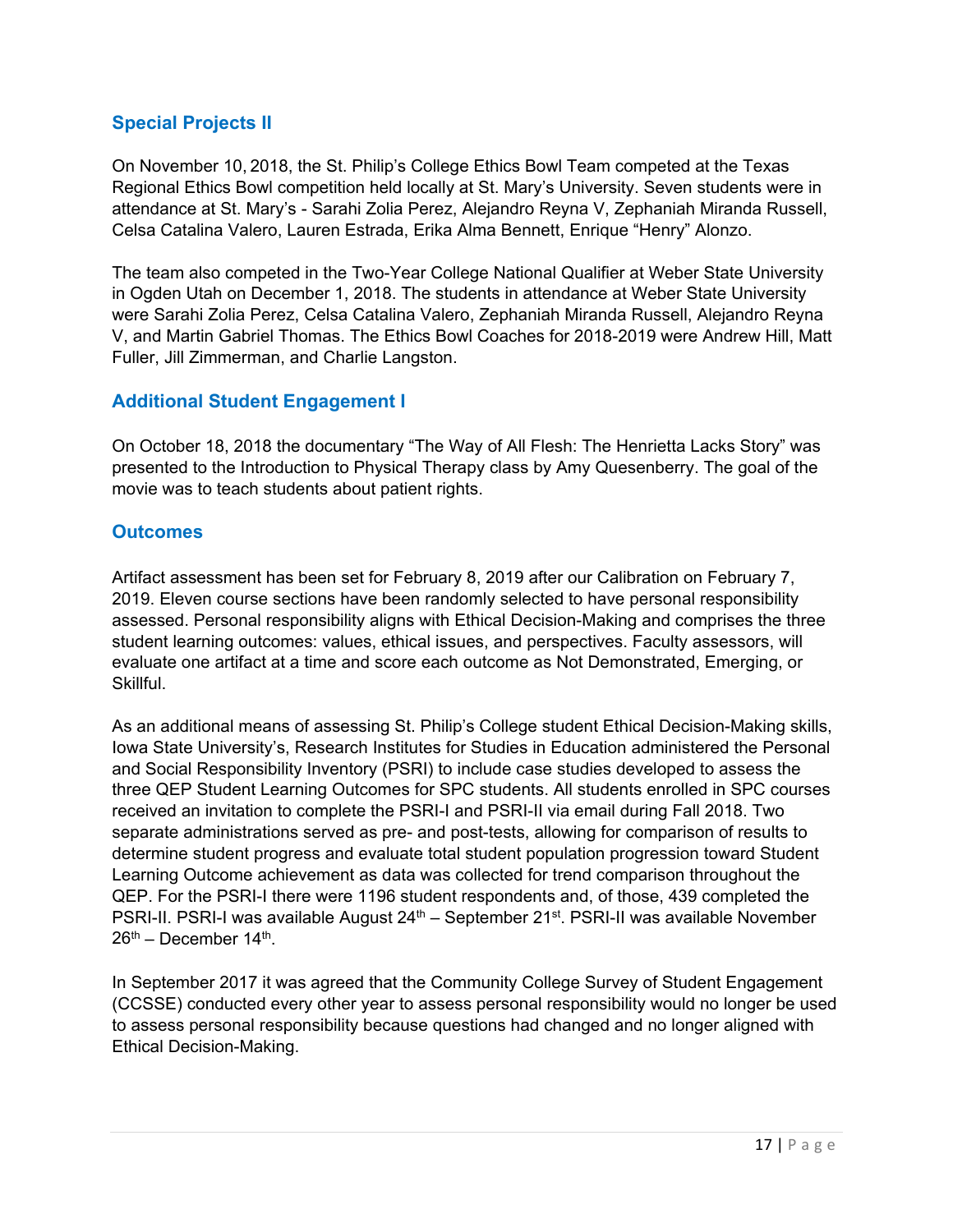In Fall of 2017, giving the number of direct and indirect methods of evaluation currently being used by the college as part of QEP, a decision was made to discontinue use of the Defining Issues Test, Version 2 (DIT-2), therefore minimizing assessment fatigue among our students. The college utilizes several other college-wide direct and indirect methods of evaluation.

Our team continues its commitment to exercising *Data-Informed* decision-making in accordance with this college value as our Ethical Decision-Making Quality Enhancement Plan persists. *Respect for All,* is evident in our Quality Enhancement Plan as learning more about Ethical Decision-Making is emphasized not only for students, but also for administrators, faculty, staff and external constituents.

# **Results**

As we continue to roll out the QEP and engage students in learning activities to enhance their Ethical Decision-Making skills, it is anticipated we will see progressive improvement in PSRI scores indicating successful student engagement in Ethical Decision-Making learning activities. This key strategy emphasizes our *Students First* shared value at St. Philip's College.

# **Action Plan**

We plan to continue tracking New Student Orientation Q6, which asks new students to identify our QEP topic, and for Ms. Maria Botello and Phi Theta Kappa to keep coordinating and conducting the Student EDM Focus Groups.

Irene Young is planning a Student Engagement Grant for SPC students to read books that focus on Ethical Decision-Making to students at Bowden Elementary. Cindy Pryor and Jill Zimmerman will assist.

We plan to present additional showings of "The Way of All Flesh: The Henrietta Lacks Story" and for the Health Sciences Division to host a panel discussion about ethics and medicine.

The Ethics Bowl Team will continue. There is even a possibility that the two year ethics bowl competition will be held in Texas, closer to home; in fact, SPC hosting the two-year ethics bowl is a possibility that we plan to pursue.

We will continue to give \$20 gift cards for PSRI-I and PSRI-II independently to encourage greater completion rates. We will continue to administer both PSRI-I and PSRI-II in the fall semester in order to increase consistency in the student group participating and follow our original proposal. It is suggested that data be compared between first and second year students, to observe improvement trends in Ethical Decision-Making skills.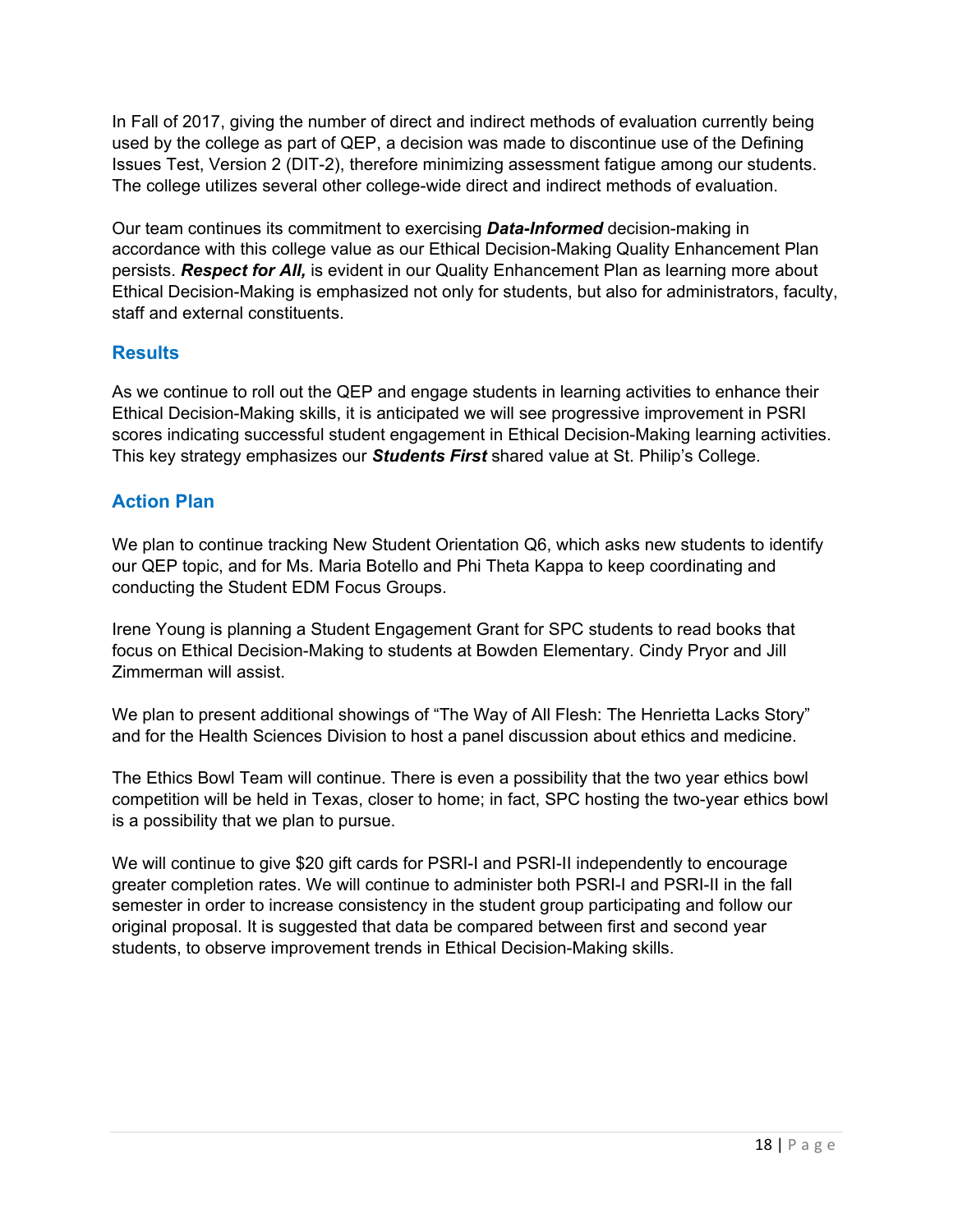# **Key Strategy Four: Develop SPC Community-Wide Ethical Decision-Making Awareness**

The primary methods to market the QEP are print media, digital / social media, classroom discussion, and presentations. One method is the inclusion of the QEP logo, focus statement, Student Learning Outcomes, and Process of Ethical Decision-Making on all SPC course syllabi.

#### **Implementation: Print and Digital Media**

A wide variety of print media convey QEP information. Posters with the logo and EDM process are located in every SPC classroom. Large posters with the logo and process are displayed in multiple locations in the MLK and SWC campuses. Yard signs with the QEP logo are placed across both campuses. QEP information is included in college distributed print media such as student planners, newsletters, EDM process bookmarks and Student Engagement "talking points" cards. Print media and posters have been distributed to off-site locations.

The QEP logo and a "Tip of the Week" are displayed on all college digital signs. The community is encouraged to submit quotes electronically. These submissions are reviewed by subject matter experts to ensure they fulfill the requirements of Ethical Decision-Making. Additionally, quotes are vetted, to ensure that proper credit is given. Finally, a relevant image is selected to highlight the quote.

In Spring 2018, the QEP Implementation Team decided to align the weekly quotes with specific months: Black History Month, Women's History Month, Financial Literary Month, and Hispanic Heritage Month. To date, we have succeeded in this goal.

The QEP logo and focus statement appear on all desktop computers on campus. The QEP website offers public access to information about the QEP. QEP Progress Reports to the President's Cabinet, QEP Core and Implementation Team minutes are posted after every meeting on the QEP website.

In addition to print and digital media, marketing tools for the QEP include items such as pens, pencils, bracelets, bracelet flash drives, flash drives, \$20 bookstore gift cards, and T-Shirts to help disseminate the Ethical Decision-Making message to our constituents and throughout the community.

#### **External Constituent/Alumni Survey**

External constituents participate each semester in QEP EDM surveys. In Fall 2018, 58 surveys were submitted from various Program Advisory Boards in: Hotel Management, Culinary Arts, Restaurant Management, Automotive Technology, Physical Therapist Assistant, Radiology, HVAC, Pastry Arts, and GM ASEP.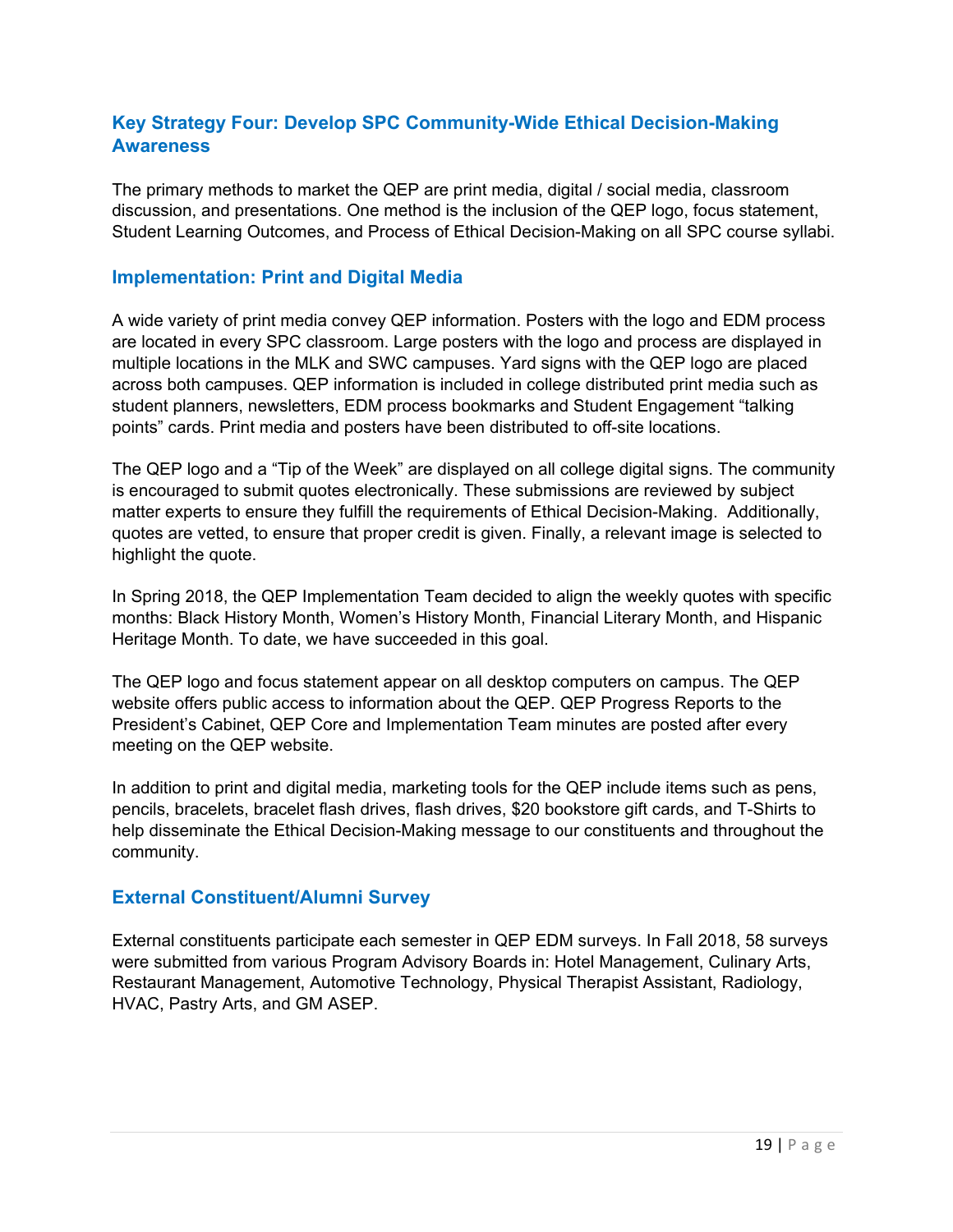| Table 10: 2017-2018 External Constituent/Alumni Survey Results                           |                       |       |
|------------------------------------------------------------------------------------------|-----------------------|-------|
| <b>RESPONSE ITEM</b>                                                                     | AGREE OR              |       |
|                                                                                          | <b>STRONGLY AGREE</b> |       |
| I was aware of ethics education at SPC.                                                  | 47/58                 | 81.0% |
| SPC provides a foundation in ethics to use for a guide in                                | 53/58                 | 91.4% |
| decision-making processes for students.                                                  |                       |       |
| SPC provides clear expectations for students in terms of ethical                         | 54/58                 | 93.1% |
| behavior.                                                                                |                       |       |
| SPC coursework has specific learning assignments dedicated to                            | 55/58                 | 94.8% |
| ethics education.                                                                        |                       |       |
| SPC offers several opportunities for extracurricular involvement                         | 52/58                 | 89.7% |
| with ethical concerns.                                                                   |                       |       |
| Students at SPC are challenged to seek out good decision-                                | 55/58                 | 94.8% |
| making on ethical issues.                                                                |                       |       |
| Students at SPC realize living out integrity is a life-long pursuit.                     | 54/58                 | 93.1% |
|                                                                                          |                       |       |
| <b>Selected Comments</b>                                                                 |                       |       |
| Continue with the QEP, and feel it is doing future students well                         |                       |       |
| Didn't know before, but do now! Great Stuff                                              |                       |       |
| Great Program to develop life skills in students!                                        |                       |       |
| The college does a great job impressing on the students the need & importance of ethical |                       |       |
| decision making.                                                                         |                       |       |
| Great Guide in decision making process.                                                  |                       |       |
| (Source: OEP External Constituent/Alumni Surveys Fall 2018)                              |                       |       |

(Source: QEP External Constituent/Alumni Surveys Fall 2018)

#### **Outcome**

During the Fall 2018, several of our external constituency partners provided positive feedback as indicated in the Table 10 above.

# **Results**

81.0% of external constituents surveyed in the Fall 2018 were aware of ethics education at SPC. The community-wide awareness strategy has been successful and we project incremental increases each year of the QEP as we focus on Ethical Decision-Making at St. Philip's College. Our shared value of *Community Engaged* guides this aspect of QEP implementation.

# **Action Plan**

We will continue to reach out to departments with advisory committees as the members provide much needed feedback on industries our students will enter. We plan to expand the number of QEP team members who participate in external constituents outreach effort.

In 2018-2019, to better connect with off-site locations, the QEP Team is considering integrating physical and virtual visits off-site using software applications such as Zoom. In addition, an Off-Site Resource Guide will be developed to provide access of all QEP information and resources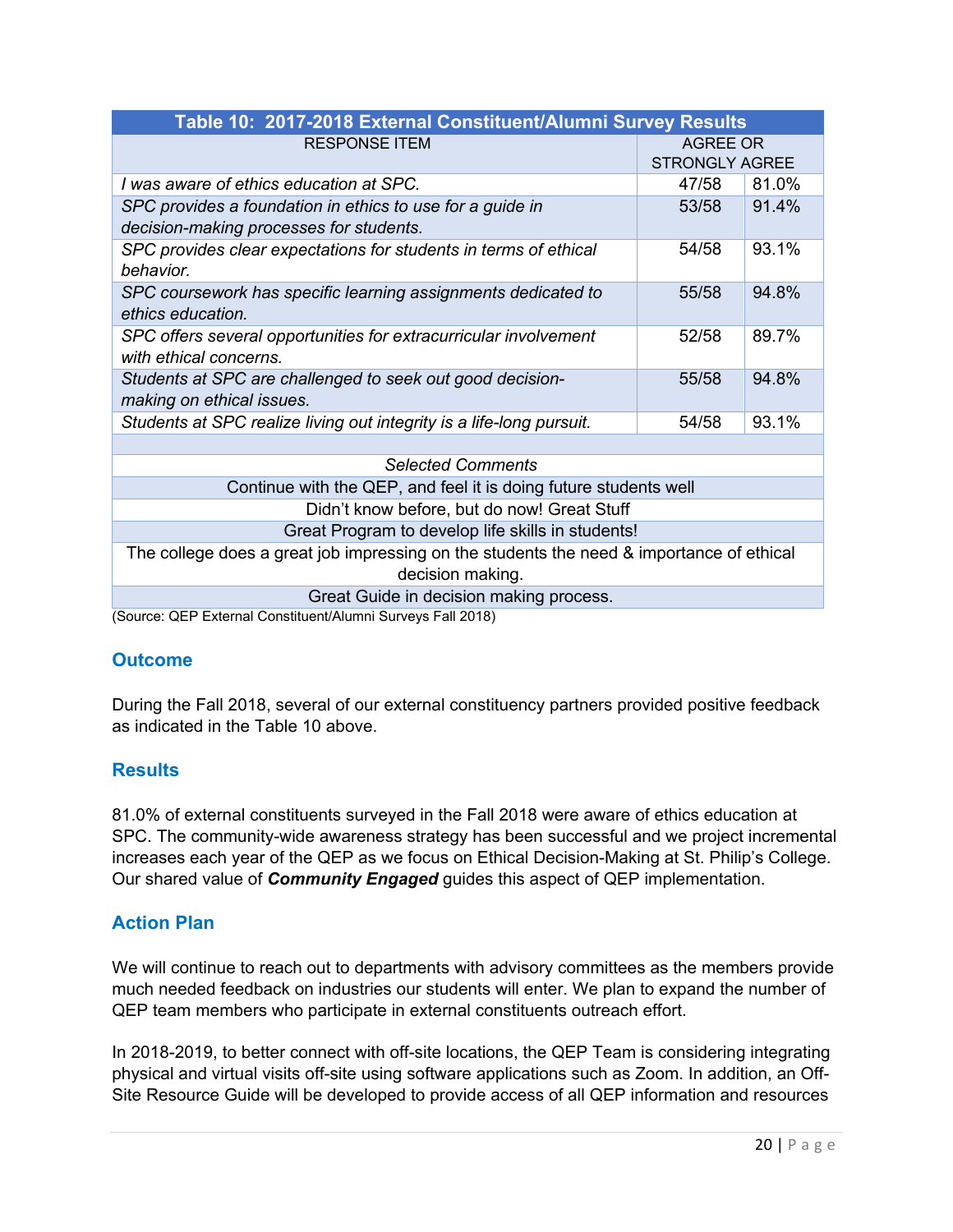to off campus students, faculty, staff, and administrators. We plan to distribute smaller QEP posters to off-site locations.

We would like to revise several of the video clips on our website which are shown to students during orientation.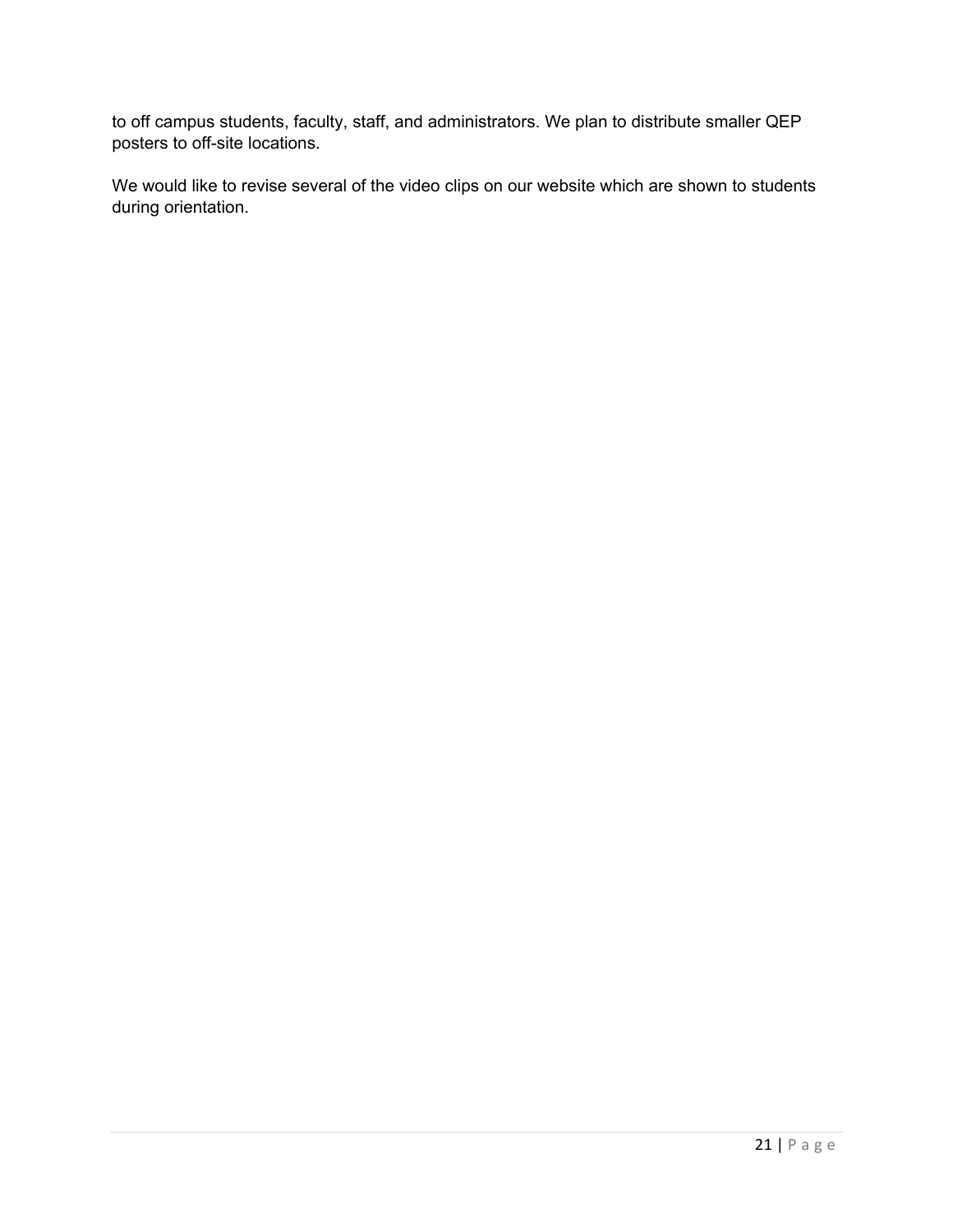| 2018-2019 Budget (Fall 2018)              |                |               |             |                |
|-------------------------------------------|----------------|---------------|-------------|----------------|
| <b>Description</b>                        | <b>Account</b> | <b>Budget</b> | <b>Used</b> | <b>Balance</b> |
| <b>Advertising Expense - Promotional</b>  | 71003          | 8000.00       |             | 8000.00        |
| <b>Contract Services</b>                  | 71151          | 5000.00       |             | 5000.00        |
| <b>Software Maintenance and Support</b>   | 71204          | 31000.00      |             | 31000.00       |
| <b>Instructional Supplies</b>             | 71252          | 75000.00      | 3000.00     | 75000.00       |
| <b>Office Supplies</b>                    | 71255          | 1500.00       | 235.20      | 1264.80        |
| <b>Employee Membership Dues</b>           | 71653          | 100.00        |             | 100.00         |
| <b>Employee Professional Development</b>  | 71654          | 6500.00       | 100.00      | 6400.00        |
| <b>Institutional Assoc Fees and Dues</b>  | 71661          | 650.00        |             | 650.00         |
| <b>Student Prizes, Awards, Attendance</b> | 71667          | 10000.00      |             | 10000.00       |
| <b>Student Test Certification Fees</b>    | 71668          | 8000.00       |             | 8000.00        |
| <b>Printing Services</b>                  | 71691          | 6000.00       |             | 6000.00        |
| <b>Employee USA Travel</b>                | 73010          | 11500.00      |             | 11500.00       |
| Travel - In Town Mileage / Parking        | 73011          | 1000.00       |             | 1000.00        |
| Travel - Out of Town Mileage / Parking    | 73012          | 2000.00       | 48.00       | 1152.00        |
| <b>Travel - Airfare</b>                   | 73013          | 1722.00       | 2124.57     | $-402.57$      |
| <b>Travel - Transportation</b>            | 73014          |               | 151.79      | $-151.79$      |
| Travel - Out of Town Lodging              | 73015          | 1750.00       | 645.96      | 1104.04        |
| <b>Travel - Out of Town Meals</b>         | 73016          | 346.00        | 321.00      | 25.00          |
| <b>Travel - Other</b>                     | 73017          | 280.00        |             | 280.00         |
|                                           |                |               |             |                |
| <b>Totals</b>                             |                | 170448.00     | 6626.52     | 163821.48      |
|                                           |                |               |             |                |

(Source: Department of Student Success)